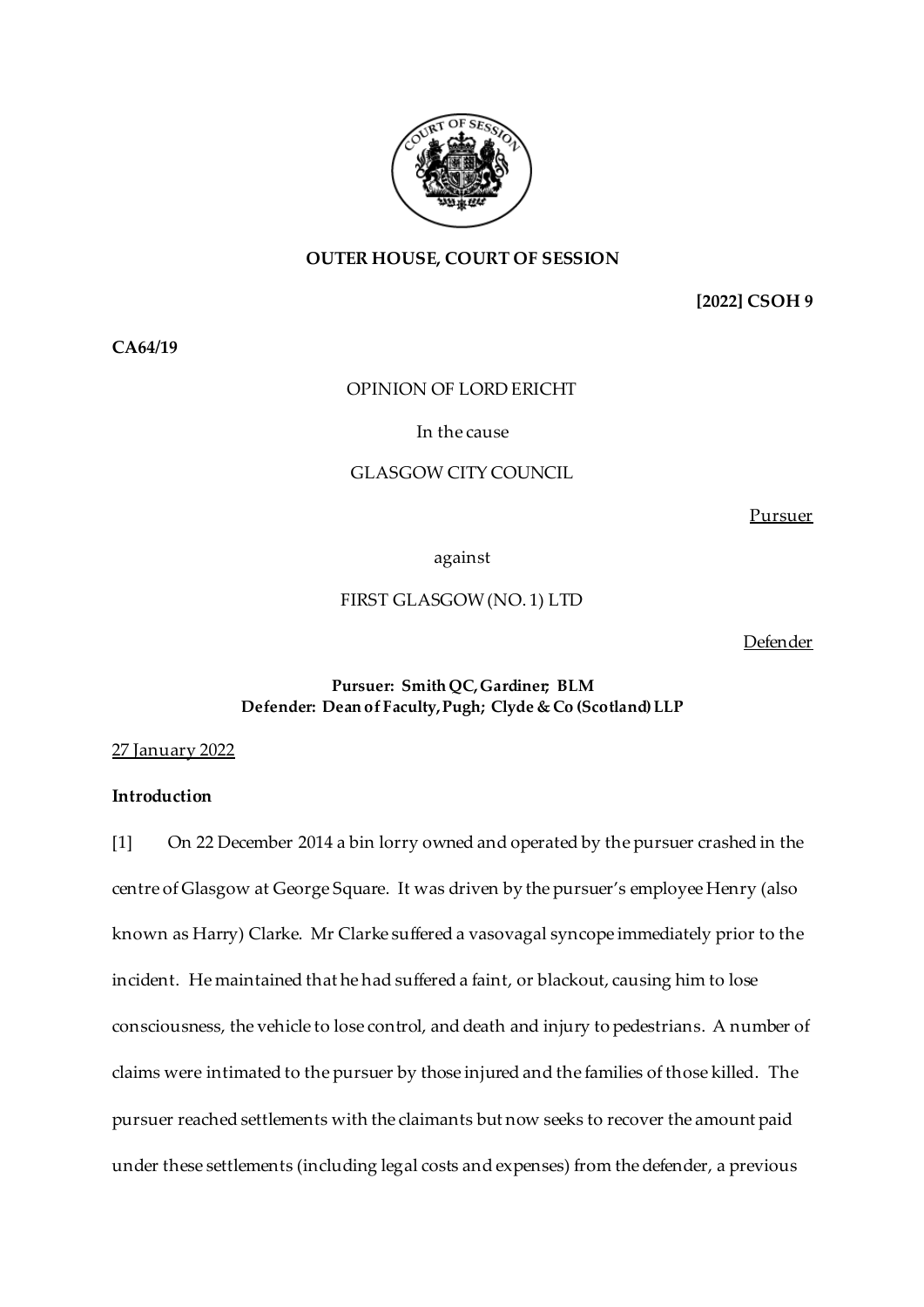employer of Mr Clarke, on the ground of the defender's negligence in providing an employment reference to the pursuer. The sum sued for in this action in respect of the settled claims is £6,555,872.

[2] This case raises difficult legal questions such as whether the giver of a reference owes a duty of care to the recipient of the reference rather than just to the subject of the reference, whether the giver of a reference who has received doctor's advice that the subject of a reference is fit to drive is nevertheless obliged to disclose unfitness to drive, and whether a party who has a potential defence to a case but settles it anyway can recover from a third party the amount paid in settlement.

[3] There is however a prior question which is one of fact. Was a reference given at all, and if so what did it say? The problem for the pursuer is that it has not produced the reference. It could not find the reference, or any copy of it, in either its paper file or electronic records. Nor does any copy of the reference exist in the defender's files and records. No witness remembers seeing the reference or what it said.

[4] Notwithstanding these difficulties the pursuer's case is that a reference was given to the pursuer by the defender in the form of a particular standard form (App7) issued by the pursuer which contained pre-printed questions and that the defender answered these questions and in doing so acted negligently and made negligent misstatements.

#### **Fatal Accident Inquiry**

[5] A Fatal Accident Inquiry was held into the incident ([2015] FAI 31). It is however important to note at the outset that my decision in this case is based on the evidence which was led before me in this case, and not on the findings of the Fatal Accident Inquiry. The determination in the Fatal Accident Inquiry is inadmissible and may not be founded upon in

 $\mathfrak{D}$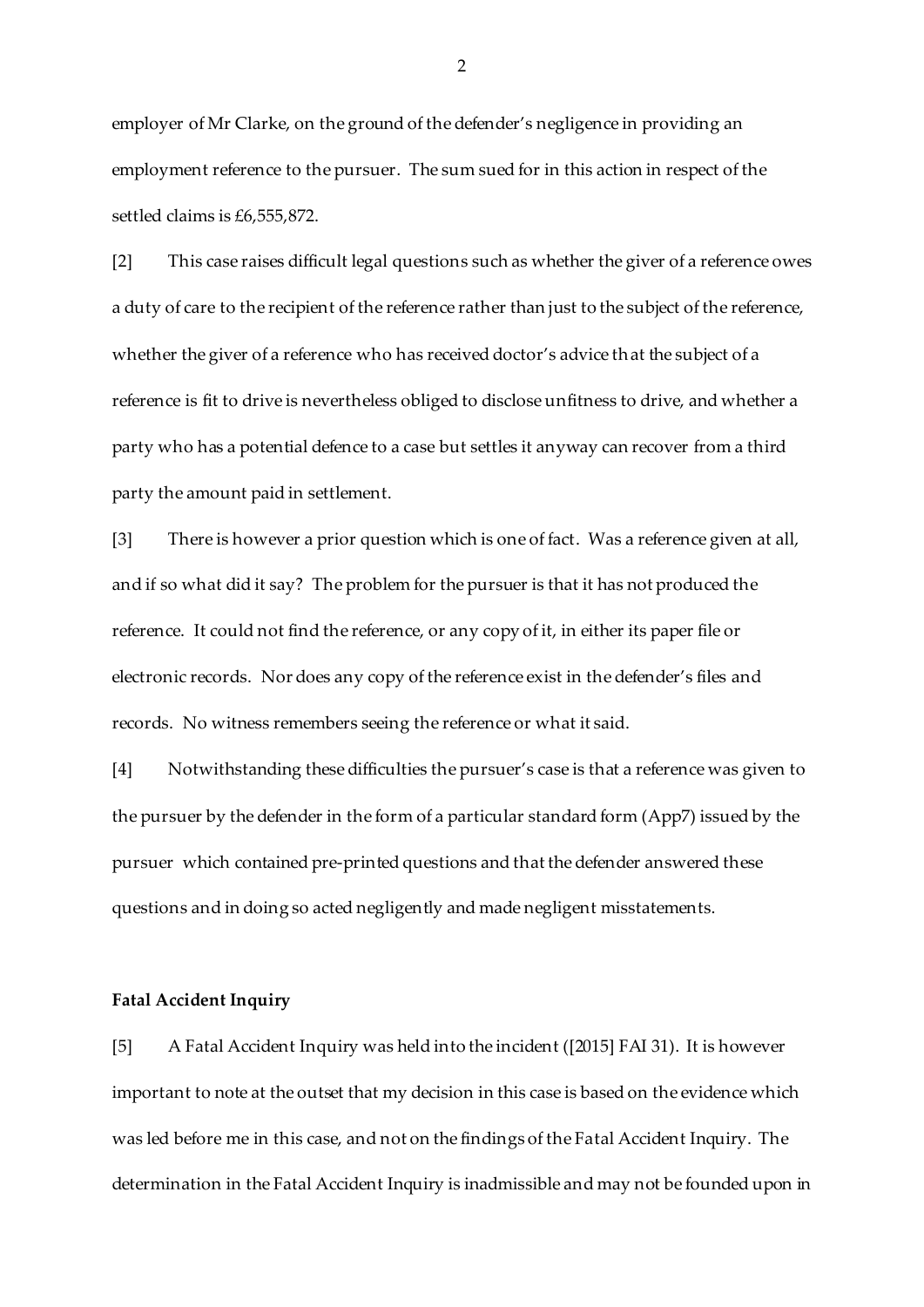the current proceedings (Inquiries into Fatal Accidents and Sudden Deaths etc (Scotland) Act 2016 section 26(6)). In any event, the evidence available to me in relation to the reference was fuller and more detailed than was available at the time of the FAI. For example, some evidence from the pursuer's electronic records was not available until shortly before the date originally set down for proof in this case, thus necessitating the proof to be discharged to allow further investigation, resulting in the lodging of a substantial number of further productions and expert reports

#### **The pursuer's case**

[6] The pursuer's averments can be summarised as follows. It was the pursuer's invariable practice to send previous employers an App7. Question 4 on the form asked "Please give details of any sickness absence that the applicant has had in his/her last two years of employment with you." Question 7 on the form stated: "Please give any other relevant information about the applicant that you feel a prospective employer should be aware of eg live disciplinary actions etc" Mr Clarke had been absent from work due to illness after an incident on 7 April 2010 when he lost consciousness in his bus. The reference was supplied by Frank McCann, or Robert Donnelly, or a member of the defender's human resources staff or another employee. Mr McCann or another member of staff provided a reference by completing the App7 but did not include the illness absence of state, nor that the reason for absence had been a vasovagal attack, nor that Mr Clarke had suffered a fainting fit and lost consciousness while in charge of a bus in April 2010. The defender should have stated in response to question 4 that he had a period of sickness for about three weeks and the reason for absence was vasovagal attack, and in response to Question 7 that he had suffered a fainting fit and lost consciousness when in charge of a bus. If these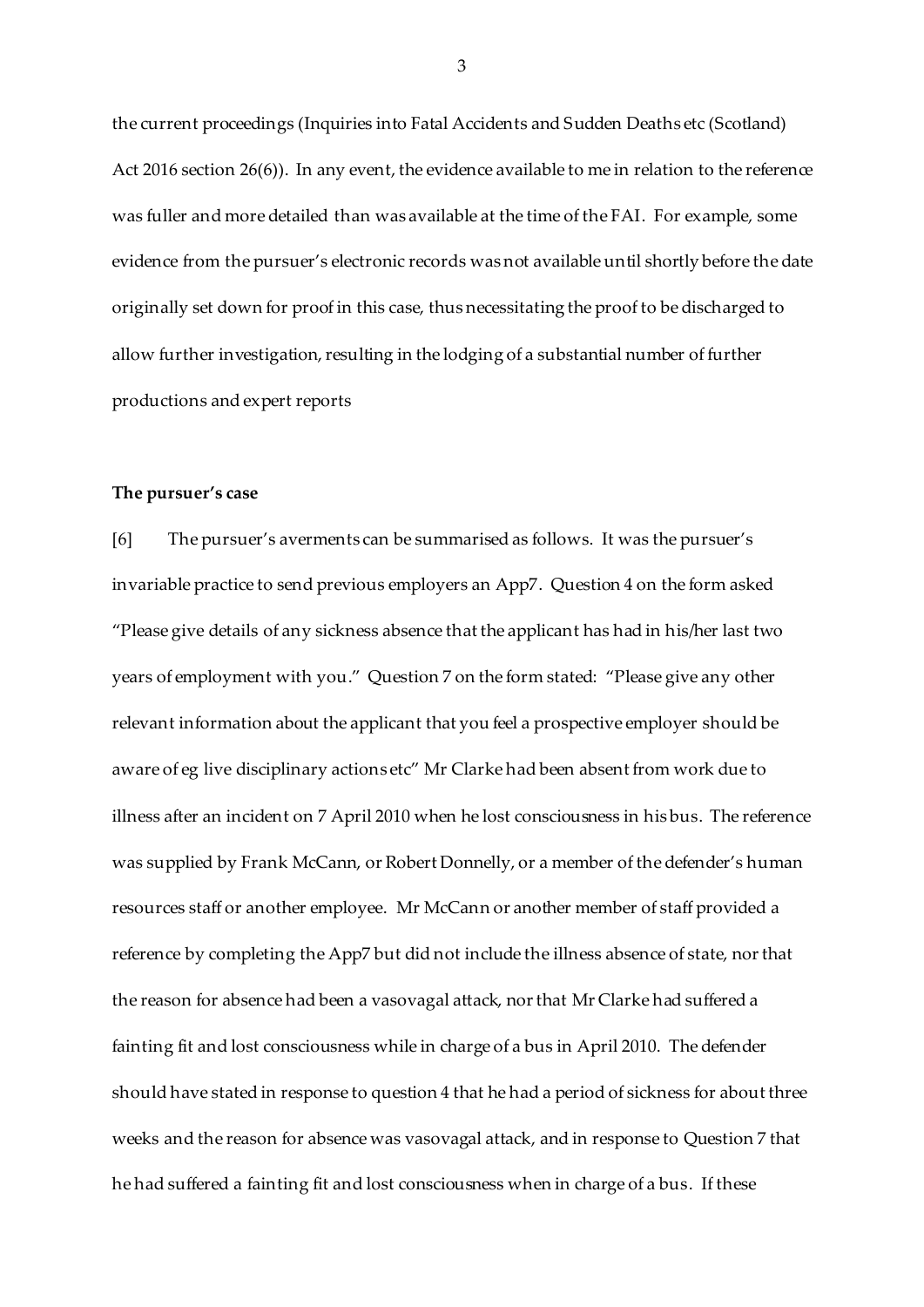matters had been disclosed on the form Mr Clarke would have been suspended and disciplined for dishonesty and it is likely his employment would have been terminated or he would have been moved to a non-driving job.

[7] At proof, the pursuer narrowed its case to the following:

(i) In accordance with their usual procedures at the time, once a decision was taken to engage Mr Clarke, but subject inter alia to appropriate references being obtained, a request was sent by the pursuers' HR department to the defender's HR requesting a reference.

(ii) That was by post, sending a stamped addressed envelope and an App7.

(iii) The App7 was received by Mrs Thompson and passed by her to Mr McCann.

(iv) Mr McCann did not immediately return the form. At some stage Mr Clarke was requested to chase the reference up. He did so, and was advised that the contact point should be Darryl Turner. However, Mr Turner was never requested to provide the reference.

(v) Mr McCann did, however, provide the reference. He did so on the App7 form.

(vi) The App7 failed to mention the absences in April into May 2010. It is likely that no mention was made at all of the absences.

(vii) This gave the misleading impression, standing the terms of the question posed, that there had been no absences whatsoever during the two years prior to termination of employment with the defender.

(viii) Had the form not given that misleading impression, Mr Clarke would not have been employed by the pursuer as he was a risk to them; and that risk was one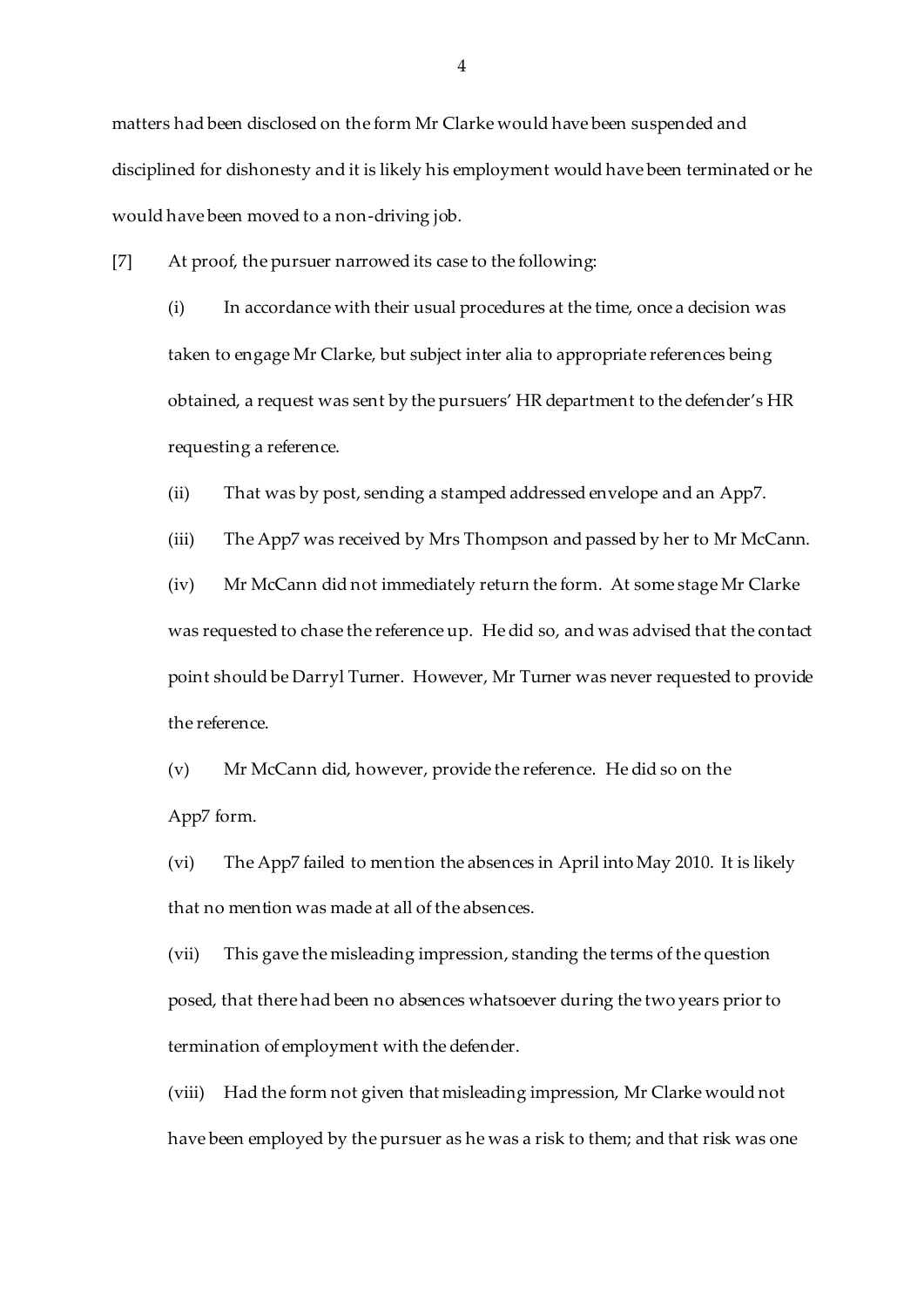whereby the operator of a vehicle may pass out at the wheel and cause injury to themselves and to others.

[8] Senior counsel submitted that a duty of care is owed by the provider of a reference to the recipient of a reference as well as to the subject of the reference (*Spring* v *Guardian Assurance* [1995] 2 AC 296, *Bartholomew* v *The London Borough of Hackney* [1999] IRLR 246. The duty to both is that, where a reference is provided, the reference should be true and accurate in all material respects and should not by omission be misleading on any material matter. The provider of a reference is allowed to decline to provide a reference, or to provide a reference which limits the information provided, as long as the first two principles above are not breached. It was reasonably foreseeable that a driver who had fainted when in charge of a bus might do so again and could cause loss, injury and damage to his passengers and the general public and it was not necessary for the exact circumstances of an accident to be foreseen (*Hughes* v *Lord Advocate* 1963 SC (HL) 31). By settling the claims the pursuer had not failed to mitigate its loss (*British Westinghouse-Electric & Manufacturing Co* v *Underground Electric Railways Co of London* 1912 AC 673): the pursuer had acted on advice from senior counsel.

# **The defender's position**

[9] The defender's position was that in order to succeed the pursuer required to overcome all of the following hurdles, but had overcome none of them.

(1) Standing the failure to produce the reference upon which the action is periled, the pursuer must establish that it may competently bring these proceedings notwithstanding the "best evidence" rule.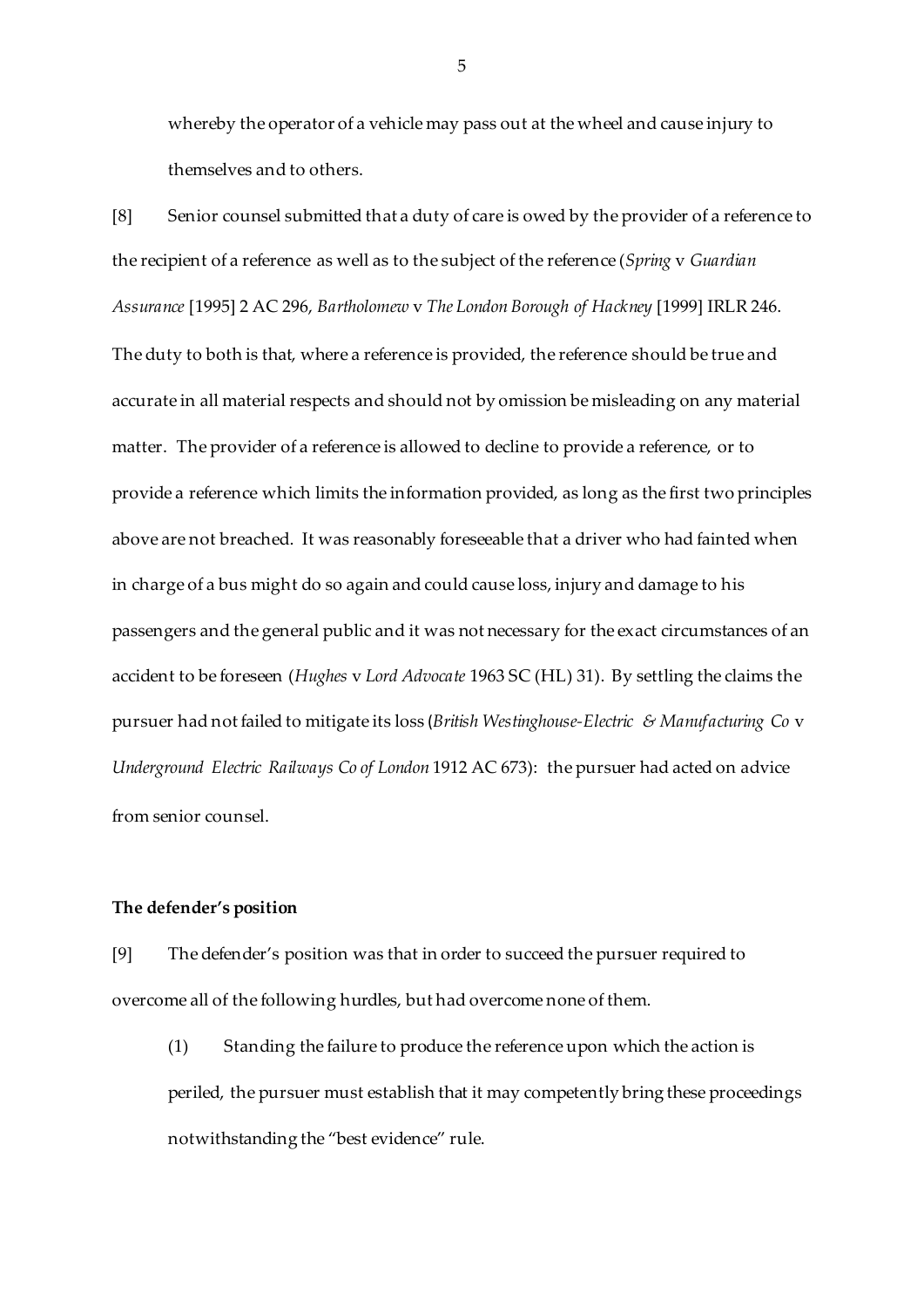(2) The pursuer must prove that it asked the defender to provide a reference, and that the defender did so.

(3) The pursuer must prove what any such reference said.

(4) The pursuer must establish that the defender, in providing a reference, owed a duty of care to the pursuer. Counsel submitted that the question of whether a duty is owed to the recipient of a reference was a novel question (*Spring* v *Guardian Assurance* [1995] 2 AC 296, *Bartholomew* v *London Borough of Hackney*). It was not fair just and reasonable for such a duty to be owed (*Robinson* v *Chief Constable of West Yorkshire Police* [2018] AC 736). There was no evidence that the pursuer asked the defender for a reference or that it was addressed to the pursuer. The defender's pro forma reference contains a clear disclaimer of legal liability. Former employers would be deterred from giving references *(AJ Allan (Blairnyle) Ltd* v *Strathclyde Fire Board* 2016 SC 304). Mr Clarke deceived both the defender and the pursuer, and there is no duty of care to protect another from the wrongful actions of a third party. A conflict of interest would arise if a duty was owed to both the subject and recipient of a reference (*McLeod* v *Crawford* 2010 SLT 1035).

(5) The pursuer must show that the scope of any such duty comprehended the losses complained of in the present action (*Caparo Industries plc* v *Dickman* 1990 2 AC 605; *Manchester Building Society* v *Grant Thornton UK LLP* [2021] 3 WLR 81, *Meadows* v *Khan* [2021] 3 WLR 147). Counsel submitted that if any duty of care rested with the defender in providing a reference, the scope of the duty did not extend to liabilities incurred by negligent driving four years after the reference was given, in circumstances where the defender had not assumed a responsibility for the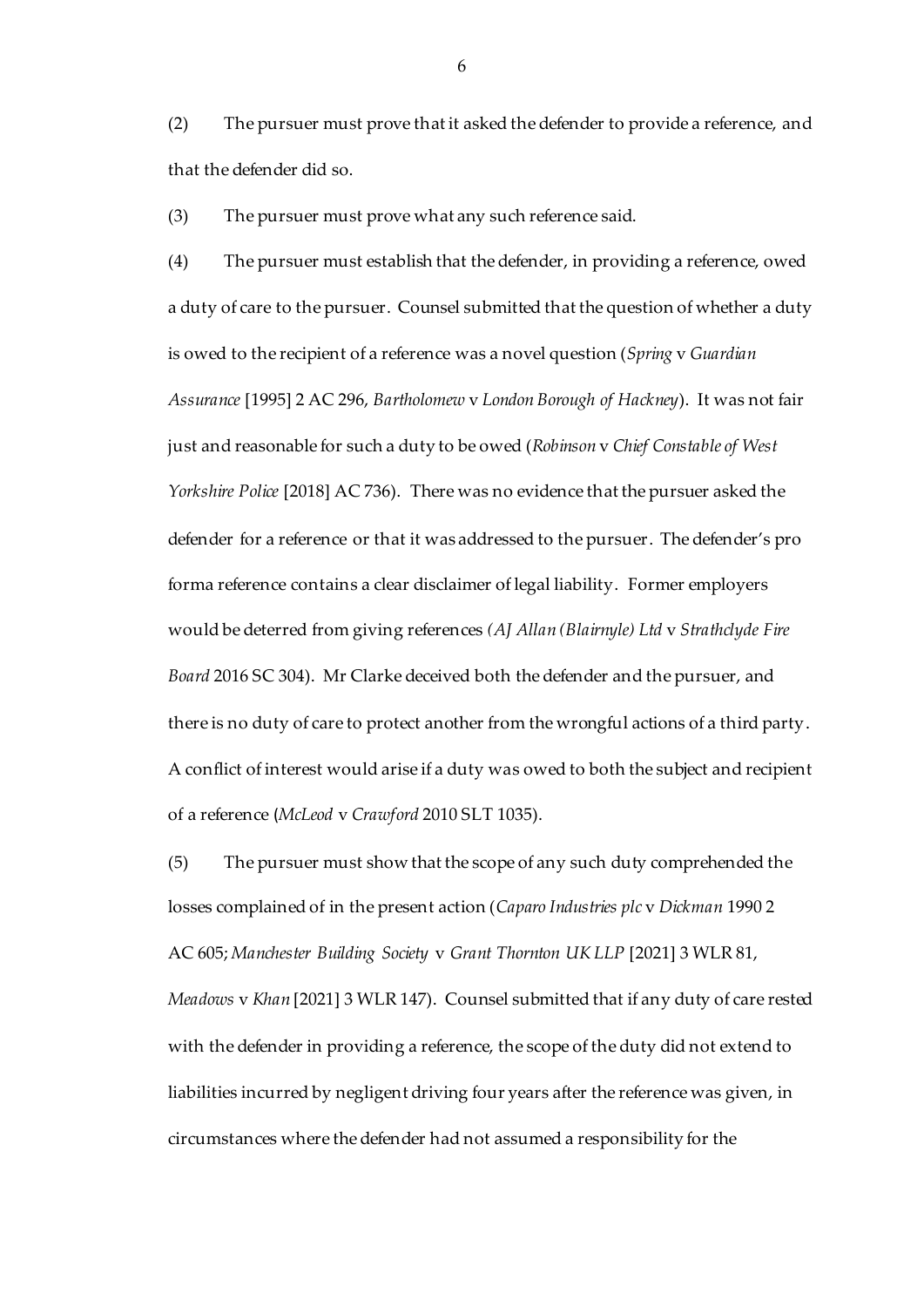subsequent deceitful conduct of Mr Clarke and an accident caused by driving nearly four years later.

(6) The pursuer must show that the losses complained of are not too remote (*Overseas Tankship (UK) Ltd* v *Miller Steamship Co Pty (The Wagon Mound (No 2))* [1967] 1 AC 617; *Meadows* v *Khan) .* Counsel submitted that the defender was entitled to rely on the advice from Dr Lyons. As the defender was entitled to accept at face value the medical advice that Mr Clarke was fit to drive, with nothing reportable to the DVLA, it could not be said that they should have foreseen he was unfit to drive (*McManus* v *City Link* [2015] CSOH 178 at [73], *Farraj* v *King's Healthcare NHS Trust* [2010] 1 WLR 2139). The defender did not actually foresee that: in his exit interview he was deemed appropriate to be re-hired in future.

(7) The pursuer must show that any such duty was breached by the defender. Counsel submitted that a reference in the defender's pro-forma would not be negligent.

(8) The pursuer must prove causation. Counsel submitted that on the evidence of the expert witnesses it was not negligent to fail to disclose the April 2010 incident. Further there was no evidence that knowledge of the sickness absence would have led to dismissal of Mr Clarke by the pursuer.

(9) The pursuer must show that the settlements with third parties that form the losses complained of were reasonable ones in all the circumstances (*Biggin* v *Permanite* [1951] 2 KB 314. *Siemens Building Technologies FE Ltd* v *Supershield Ltd* [2009] EWHC 927 (TCC), [2010] EWCA Civ 7 *Seven Seas Properties* v *Al-Essa* [1993] 1 WLR 1083). Counsel submitted that the settlements were not reasonable as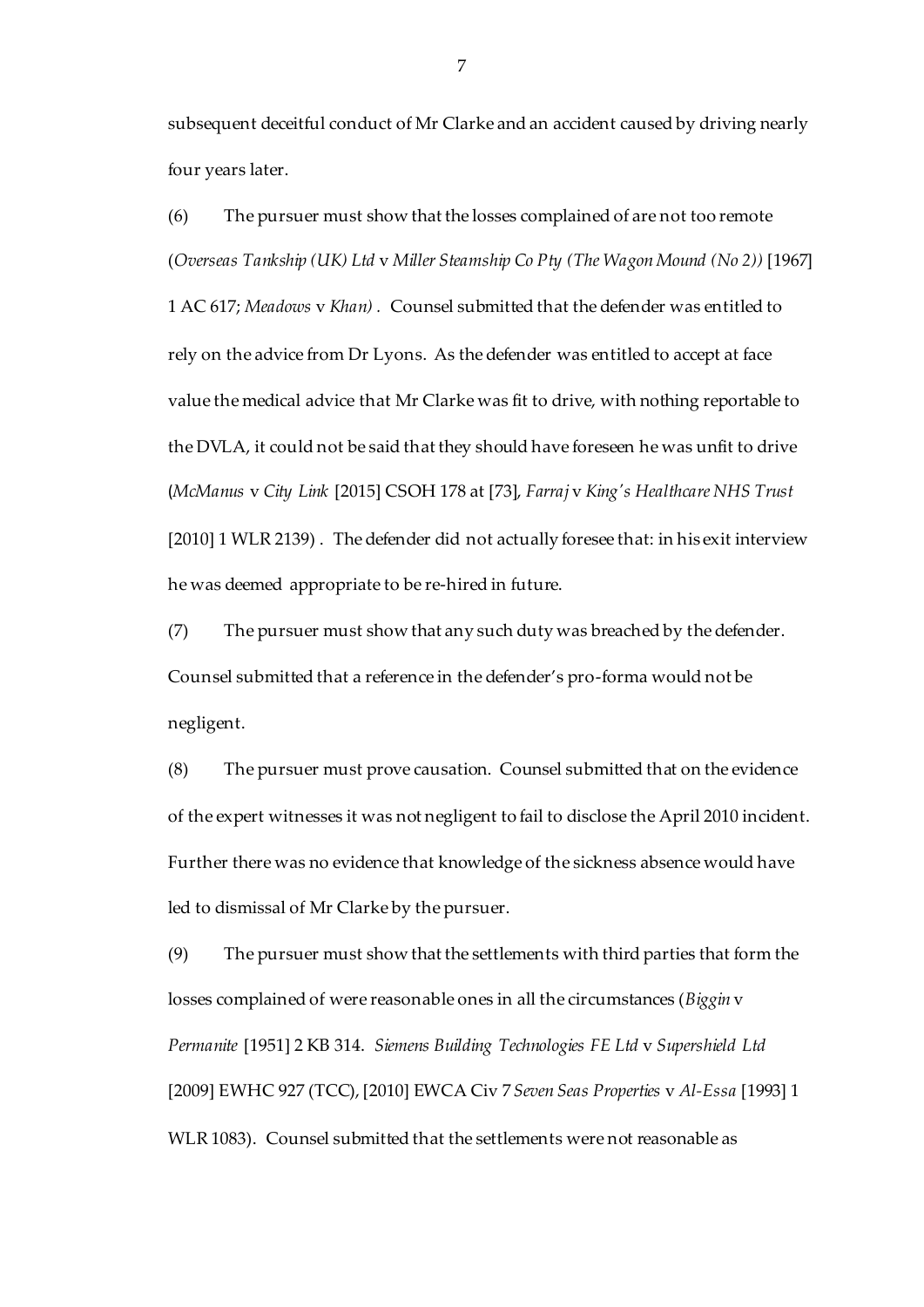automatism pleas were not taken (*Waugh* v *Allan*, 1963 SC 175 (upheld on appeal, 1964 SC(HL) 102) *Stewart* v *Payne, McQuade* v *Clarke* 2017 JC 155).

#### **Witnesses**

[10] Neither party called Mr Clarke as a witness.

## *Pursuer's witnesses as to facts*

(1) Geraldine Ham is HR Manager for Neighbourhood & Sustainability Services for Glasgow City Council. She had not been personally involved with obtaining a reference for Mr Clarke, but gave evidence about the pursuer's recruitment practices in general and the searches she had made for a copy of a reference for Mr Clarke after the incident in George Square.

(2) Jean Walker (previously McEwan) was the pursuer's Assistant HR Manager.

(3) Leeann Doherty worked for the pursuer in its Central Business Services Recruitment. She gave evidence as to the pursuer's recruitment procedures, and in particular her involvement in the recruitment of Mr Clarke.

(4) Ian Miller is a solicitor employed by the pursuer. He gave evidence about the circumstances of the settlement of the families' claims.

(5) Julie Mortlock is a claims controller working for the pursuer's insurers QBE Insurance and gave evidence about the circumstances of the settlement of the claims brought by the victims and their families.

(6) Ian Buick is now retired but had previously been a transportation and logistics manager with the pursuer. He was the Recruiting Manager in respect of the recruitment of Mr Clarke.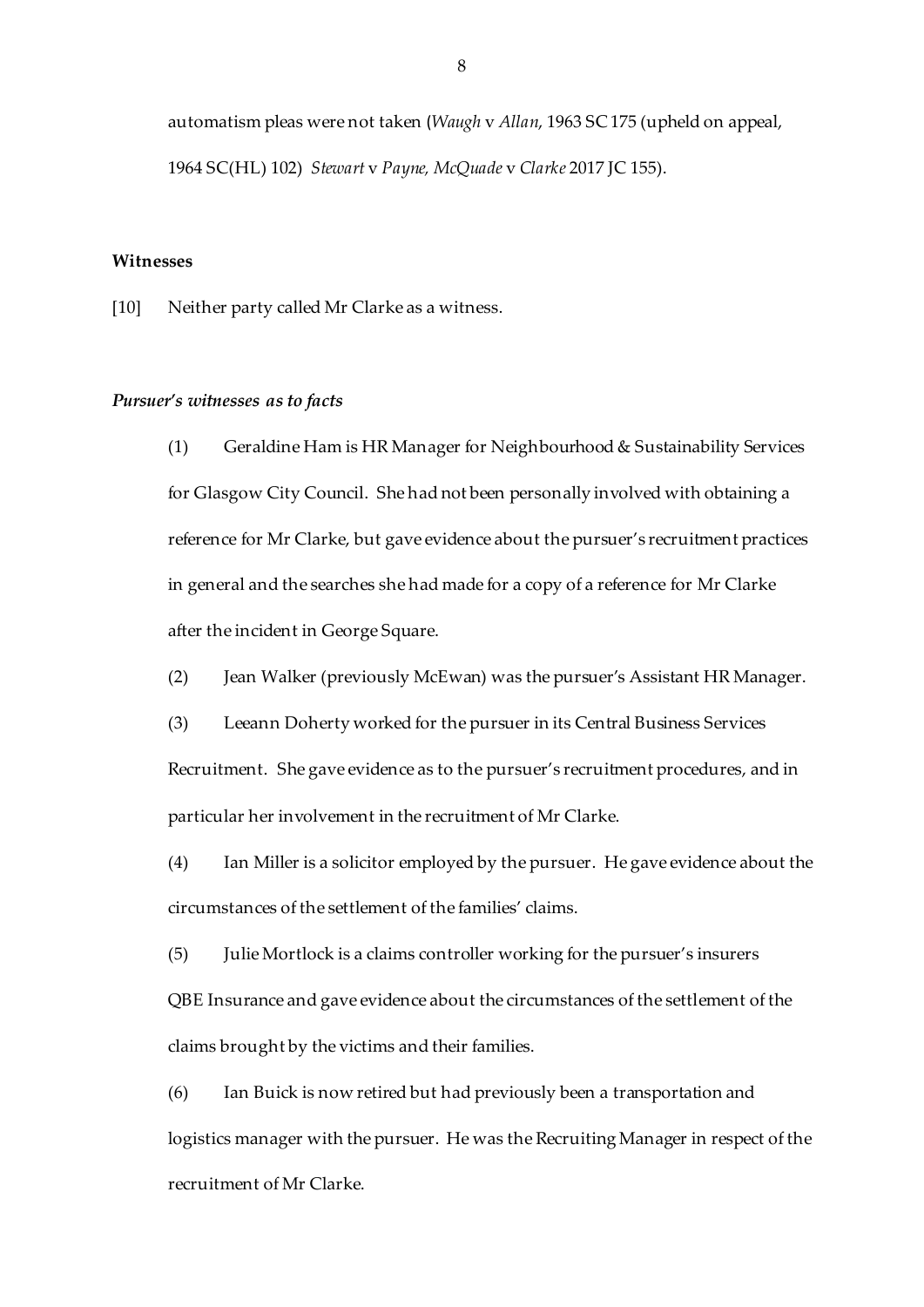(7) Dr Gerard McKaig was Mr Clarke's GP and gave evidence about a consultation with Mr Clarke on 7 April 2010.

(8) Dr John Langan was a GP at Dr McKaig's practice and gave evidence about a consultation with Mr Clarke on 3 and 22 April in Dr McKaig's absence on holiday.

(9) John Stewart is an inspector employed by the defender. He gave evidence about the incident on 7 April 2010.

(10) Dr Kenneth Lyons was an independent occupational health doctor working on behalf of the defender who examined Mr Clarke on 8 April 2010.

(11) Dr Joanne Wilcox was an independent occupational health medical adviser who examined Mr Clarke on 6 December 2011 on behalf of the pursuer.

(12) Dr Peter Warnock was employed by BUPA as the clinical lead for their occupational health services in Scotland and was Dr Willock's supervisor. He had no personal involvement with Mr Clarke or with Dr Willock's assessment of Mr Clarke, but gave his opinions about standard practice for a doctor filling in a D4 form for the DVLA and about what Dr Warnock would have expected the DVLA to do in response to a form which disclosed that Mr Clarke had lost consciousness at the wheel of a vehicle, and about what Dr Warnock would have done if he had been consulted at the time (which he had not been) about Mr Clarke's case. I did not find his evidence to be of assistance. It was in the nature of expert opinion evidence, but he was not put forward as an expert and indeed would not have been an appropriate expert as he was not independent, being the clinical lead for BUPA which was providing occupational health services to the pursuer and being Dr Willock's supervisor.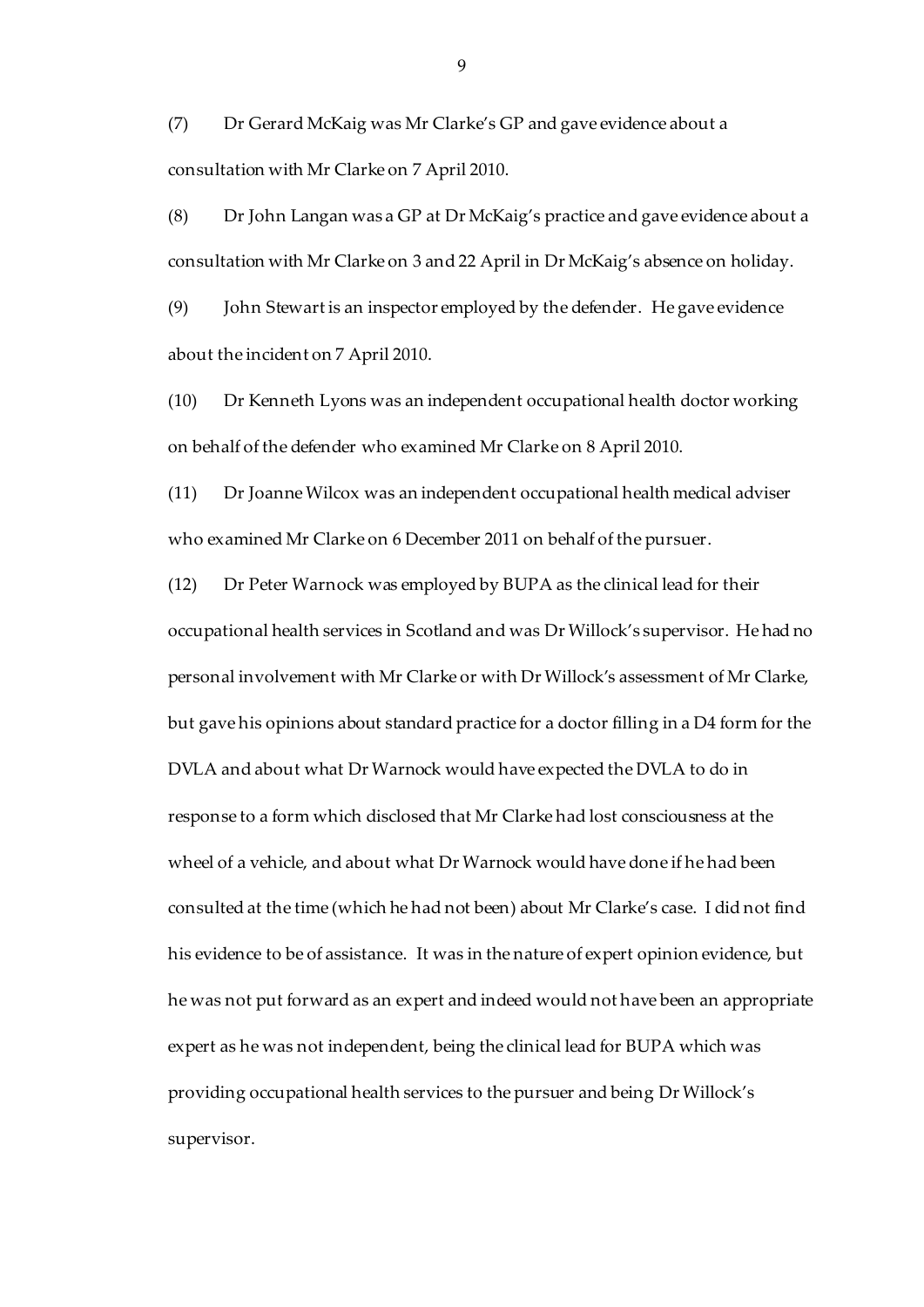(13) Stewart Young is a customer operations manager with the pursuer who assisted in the pursuer's internal search for a copy of a reference for Mr Clarke. (14) Andrew Gordon is an IT specialist and employee of the pursuer who

designed the pursuer's Pulse system.

### *Defender's witnesses as to facts*

(1) Jim Leslie is retired but was formerly employed by the defender as a human resources manager. He had no personal involvement with Mr Clarke but gave general evidence about the defender's HR procedures including the giving of references.

(2) Frank McCann is a retired former employee of the defender. He was manager of the Parkhead depot where Mr Clarke worked.

(3) Robert Donnelly is retired but formerly worked for the defender as assistant depot manager to Mr McCann, depot manager.

(4) Stuart Kennedy is employed by the defender as a recruitment and training manager and had been Mr Leslie's assistant. His evidence was agreed by joint minute.

(5) Denise Thompson was a payroll supervisor at the Parkhead depot. She had arranged a medical referral in relation to the April 2010 incident and spoke in general terms about her role at the depot.

#### *Expert witnesses*

[11] Both parties had expert computer forensics witnesses in relation to the pursuer's Pulse electronic workflow system. The pursuer's expert was James Borwick and the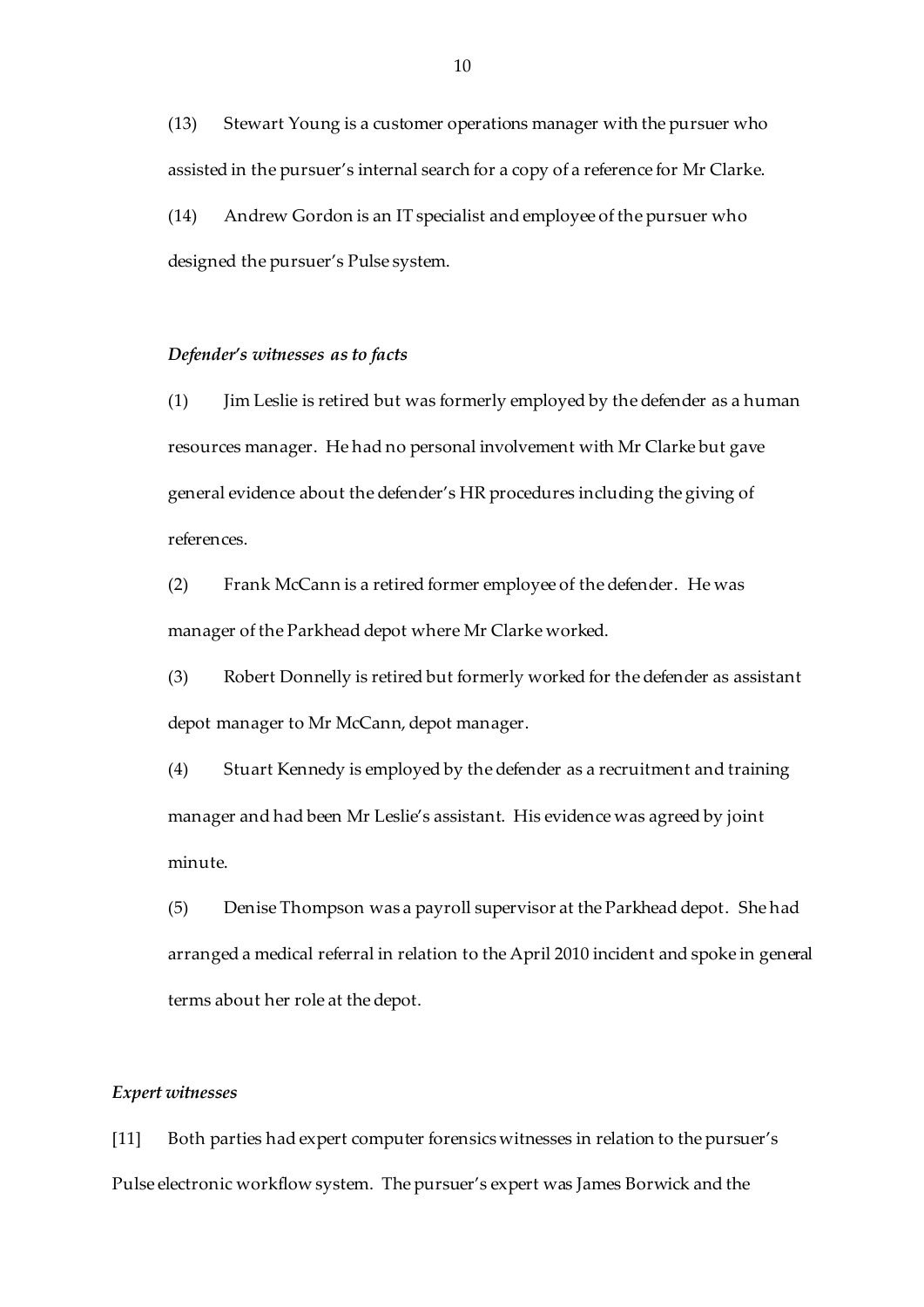defender's was Johnathan Munsey. The expert evidence on this matter was not controversial and was agreed by joint minute.

[12] Both parties led an expert employment witness. The pursuer's expert was David McNaught and the defender's witness was George Wilson. The employment experts proceeded on the hypothesis that the defender had given a reference to the pursuer. They addressed practice as to the giving of references, data protection, the part a reference plays in the recruitment process, what a new employer would wish to know from a reference (particularly for a driving job), standard practice for the content of references, guidelines from various institutions, how a reasonable employer would have answered Questions 4 and 7, whether it was essential that a reference mention that Mr Clarke was absent for work because of a vasovagal attack when in charge of a bus. While there was considerable disagreement between the experts on these issues, both recognised that matters of fact and matters of law were matters for the court.

#### **Objections to evidence**

[13] The defender objected, under the best evidence rule, to parole evidence of the reference. I heard evidence under reservation and deal with this objection below. [14] I also heard evidence under reservation in respect of Mr Clarke's last day of work, 28 December 2010, when it was said he had run the bus ahead of the timetable and that this could constitute a disciplinary offence. I uphold the defender's objection to that evidence. The question of what Mr Clarke did on his last day, and whether that constituted a disciplinary offence, forms no part of the pursuer's case, which is founded solely on what the defender said in the reference about the April 2010 incident.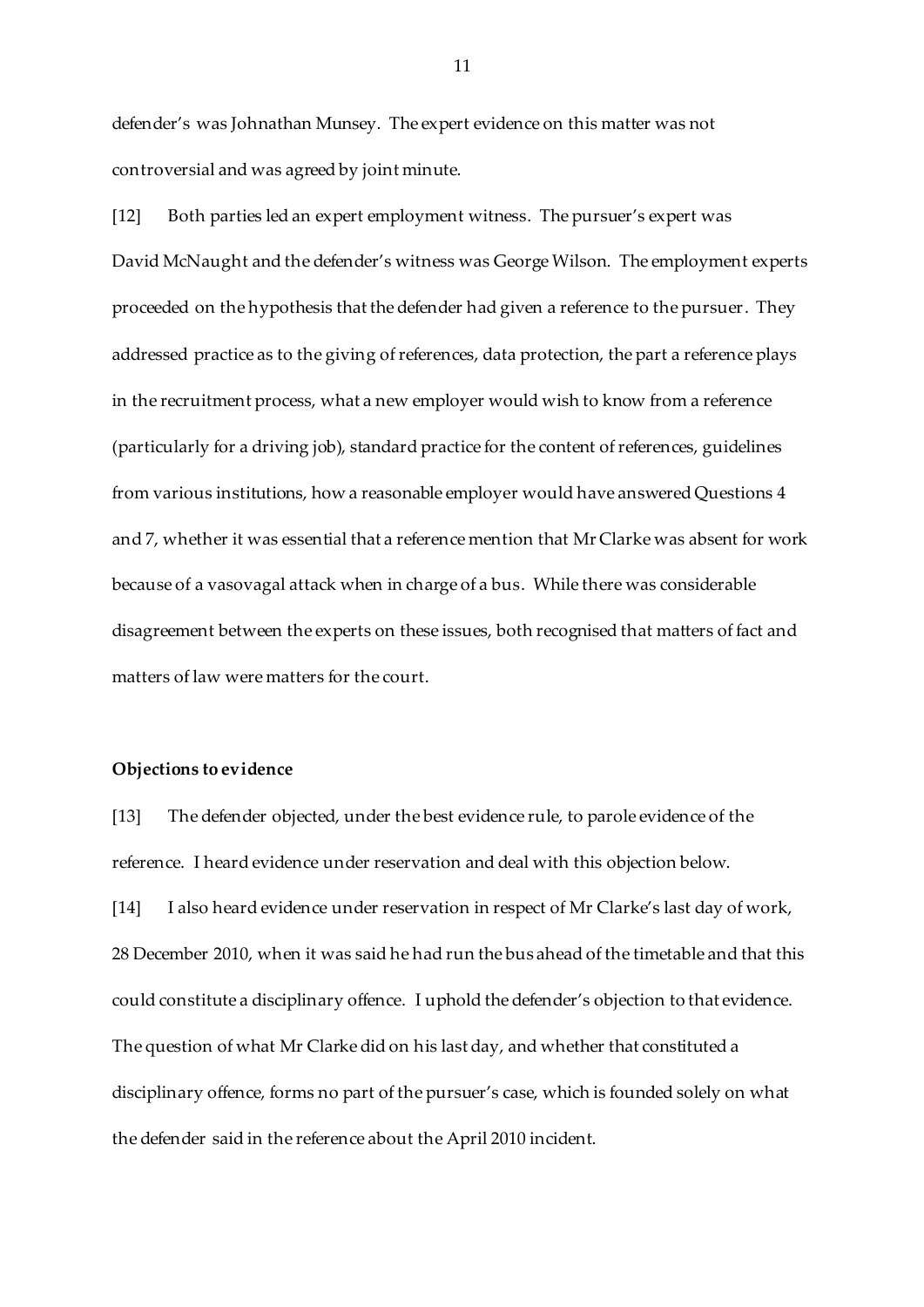[15] I also heard evidence under reservation in respect of a fatal accident involving another of the defender's drivers in 2011. I uphold the defender's objection. This was a separate incident involving a different driver in different circumstances and has no bearing on or relevance to the issues in this case.

### **Factual background**

[16] Mr Clarke was employed by the defender from 12 October 2008 to 28 December 2010, when he left to take up employment with the pursuer.

[17] On 7 April 2010 Mr Stewart attended at a bus as Mr Clarke had taken ill. A female passenger informed him that Mr Clarke had taken unwell at the stop and blacked out for a few minutes. She specifically described him as passing out when the bus was stationary, rather than when it was moving. Mr Clarke appeared ok to Mr Stewart, but said he was feeling unwell. An ambulance was called. The paramedics gave Mr Clarke the all clear. [18] Subsequently Mr Clarke was also given the all clear by his general practitioner doctors and the defender's occupational health doctor, who reported to the defender that Mr Clarke was fit to return to bus driving duties.

[19] On 7 April 2010 Mr Clarke was seen by his GP Dr McKaig, who recorded Mr Clarke's explanation of the incident in his medical records as:

"Had 5 [second] [loss of consciousness] at work, in canteen hot environment no warning signs, felt slightly disorientated on revival then felt fine. Paramedics attended no cvs anomalies, advised vasovagal. On balance I agree, works [doctor] appointment tomorrow"

[20] Dr McKaig's view was that on the basis of the information provided to him by Mr Clarke there was no requirement to inform the DVLA. Had he been informed by Mr Clarke that he had lost consciousness at the wheel of a bus, Dr McKaig would have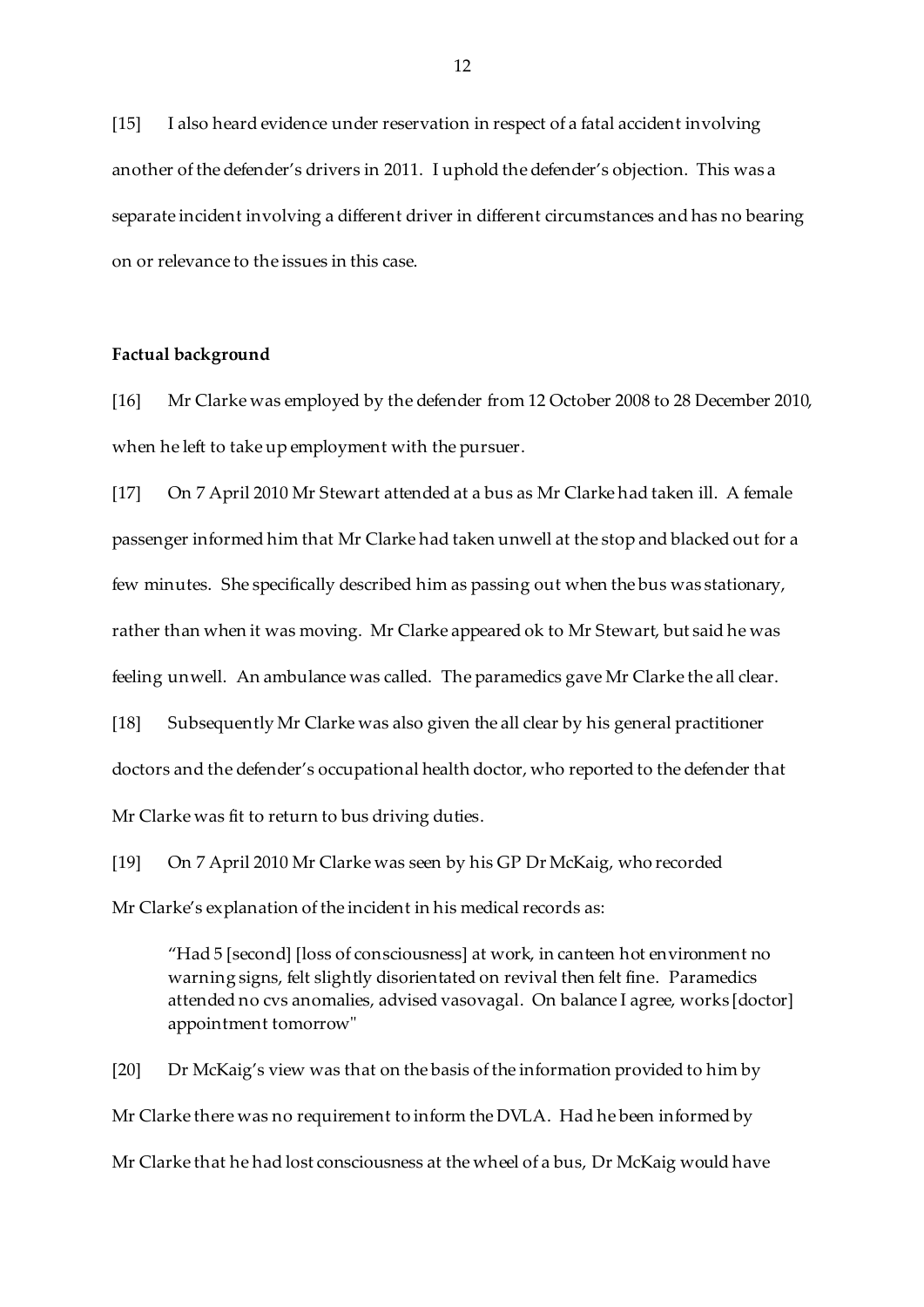referred him for cardiovascular examination and Mr Clarke would have been obliged to inform the DVLA.

[21] On 8 April 2010 Mr Clarke was seen by the defender's occupational health doctor, Dr Lyons. Mr Clarke did not say anything to Dr Lyons about losing consciousness while in a canteen. He described an incident that occurred whilst on board a stationary bus. Dr Lyons had no reason to think that Mr Clarke was not fit to drive, but needed that to be confirmed by his GP. Dr Lyons wrote to the GP Practice on 8 April advising that Mr Clarke had been off driving duties following an episode of loss of, or impaired, consciousness while on a stationary bus and asking the GP for a medical report including the prognosis regarding a return to bus driving. In the letter Dr Lyons referred to the DVLA guidelines on fitness to drive which set out two categories. The first was a "simple faint where there are definite provocational factors with associated prodromal symptoms and which are unlikely to occur whilst sitting or lying", in which case there would be no restriction on bus driving and no need to inform DVLA. The second was "loss of consciousness/ loss of altered awareness likely to be unexplained syncope low risk of occurrence" in which case there would be a three months suspension from bus driving and the DVLA should be informed. [22] In Dr McKaig's absence on holiday, Dr Langan of Mr McKaig's GP practice saw Mr Clarke on 13 April 2010 because he needed a sick line. Dr Langan noted in the medical records "vaso vagal attack bus driver awaiting letter from employer" and issued a sick line for 14 days.

[23] Having received the awaited letter from Dr Lyon, Dr Langan saw Mr Clarke again on 22 April in order to write a medical report in response to Dr Lyon's request. In accordance with his normal practice Dr Langan went through Dr Lyon's letter with Mr Clarke. He could not remember there being any discussion about whether the incident was on a bus or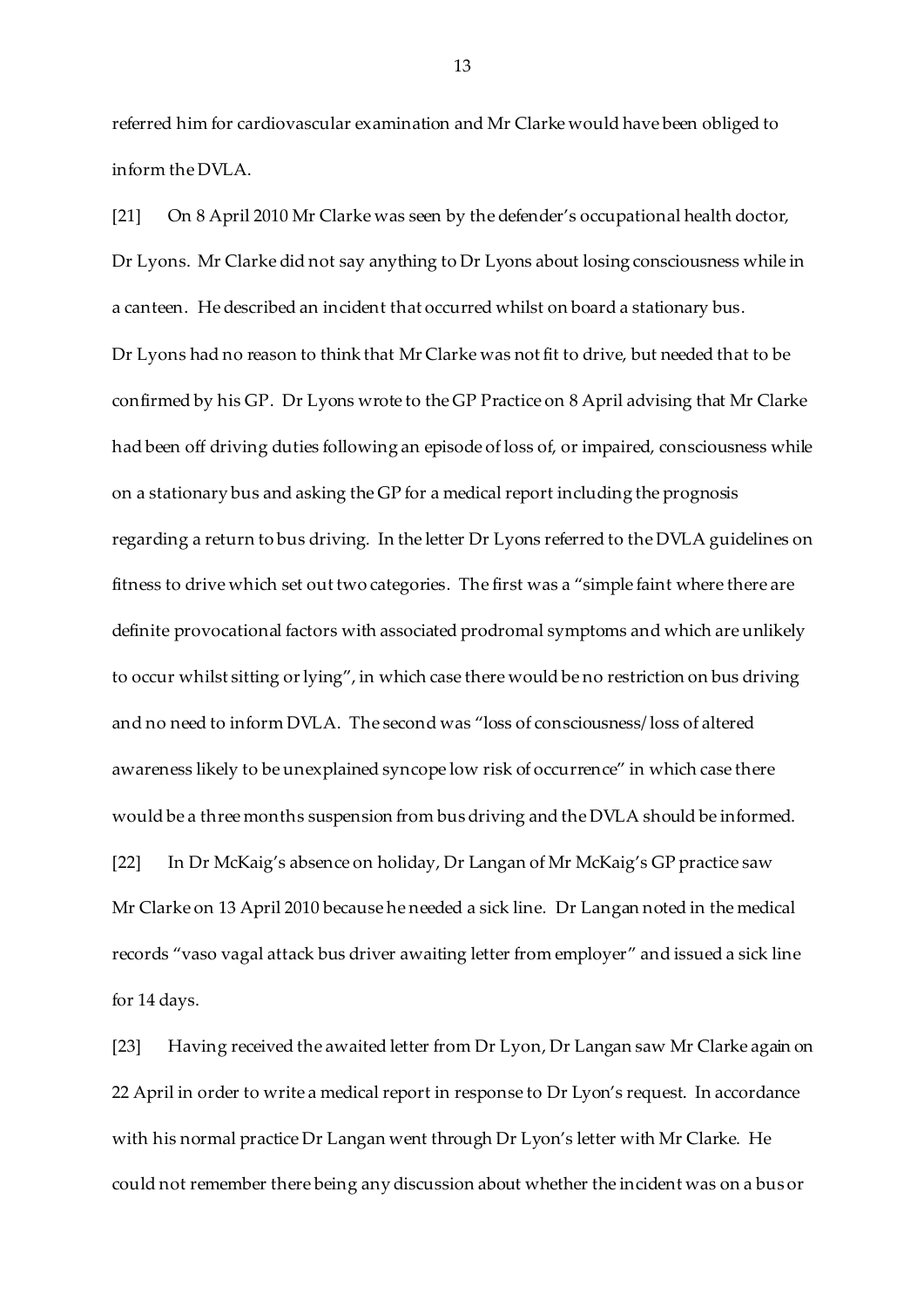in the canteen. He pointed out that Dr Lyon's letter had referred to the incident being on a bus, rather than being at the wheel of a bus. In Dr Langan's view, on the basis of the information presented to him by Harry Clarke, there was no requirement to inform the DVLA. If Mr Clarke had told him that he had lost consciousness at the wheel, in Dr Langan's view that would have been a different set of circumstances and he would have checked the DVLA guidance and made a cardiology referral. On 26 April 2010 Dr Langan reported to Dr Lyons as follows:

"This gentleman was waiting to have his lunch in a hot environment. He felt lightheaded and then lost consciousness for a short length of time. It was felt by the paramedics attending him that this was a simple faint and they did not take him to hospital.

No investigations are planned and I think he is unlikely to have another one. I think he is fit to return to work as a bus driver."

In the witness box Dr Lyon explained that this letter from Dr Langan constituted a diagnosis

and that he was not in position to disagree with it. He also pointed out that there was no

discrepancy on the face of Dr Langan's letter as to location of the incident: the letter referred

to a "hot environment" without specifying a hot bus or a hot canteen.

[24] On 29 April 2016 Dr Lyons reported to the defender as follows:

#### "**Medical history**

The background to [Mr Clarke's] medical condition is in my medical report of the 8 th April 2020. Mr Clarke has been off driving duties for the past 3 weeks. He told me he that he had had an episode of impaired, or loss of, consciousness while at work recently. The episode lasted about 5-10 seconds, according to an eye witness account. He had no particular warning of the event although he was aware of feeling warm. An ambulance was called and he was examined on the bus by paramedics, who did not identify any particular abnormality. The Paramedics made a diagnosis of a vasovagal attack, or fainting episode. He attended his GP later that day and his GP agreed that he did not need inform the DVLA.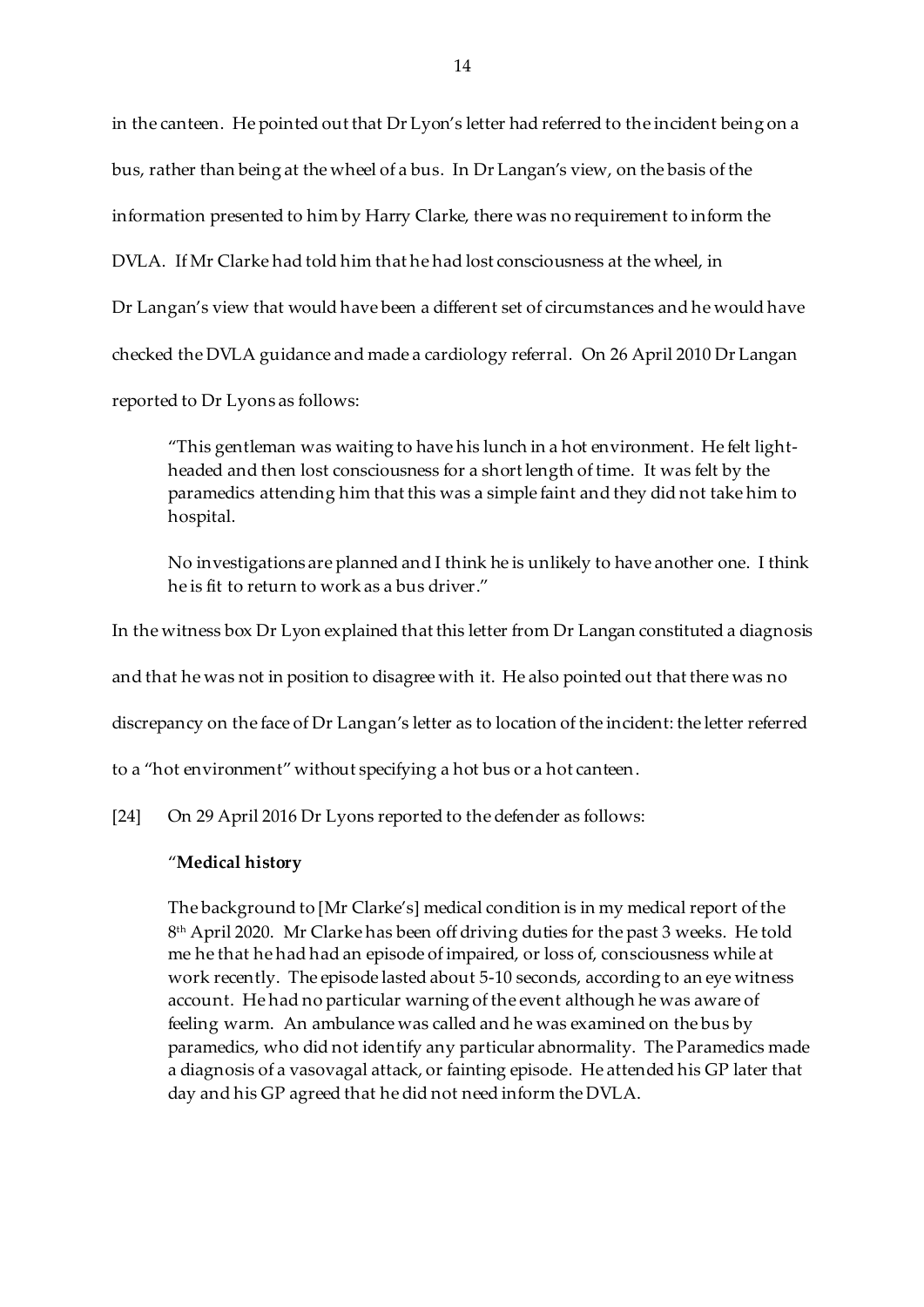# **Current symptoms**

When I last saw Mr Clarke on 8th April he denied any ongoing symptoms. He indicated that he was keen to return to work. There did not appear to be any features suggestive of a seizure.

# **Examination**

The blood pressure, heart rate and rhythm, and heart and lung sounds were all normal when I examined him on 8<sup>th</sup> April 2010.

# **GP Report**

I wrote to his GP and I have now received Dr Langan's reply, dated 26th April 2010, in which Dr Langan indicates that the diagnosis was a 'simple faint' and that 'he is fit to work as a bus driver.'

#### **Fitness for work**

Mr Clarke is therefore fit to return to bus driving duties."

Having been passed fit to return to work, Mr Clarke then returned to work on 4 May 2010.

[25] It was a matter of agreement that the defender was aware as at 4 May 2010: (i) that Mr Clarke had likely suffered a vasovagal attack; (ii) that it had occurred whilst he was in control of a bus, stationary at a bus stop; (iii) that it resulted in four weeks' absence; and (iv) that Mr Clarke had been medically examined and that he had been passed fit to return to work.

[26] In July 2010 Mr Buick, the pursuer's transportation and logistics manager, required further drivers. The pursuer launched an exercise to recruit a number of drivers (the "Recruitment Exercise"). There were 32 applicants shortlisted of whom 25 were successful. The exercise was conducted by the pursuer's HR and CBS Recruitment departments. Mr Buick was the Recruiting Manager for the purposes of the exercise, and interviewed the candidates.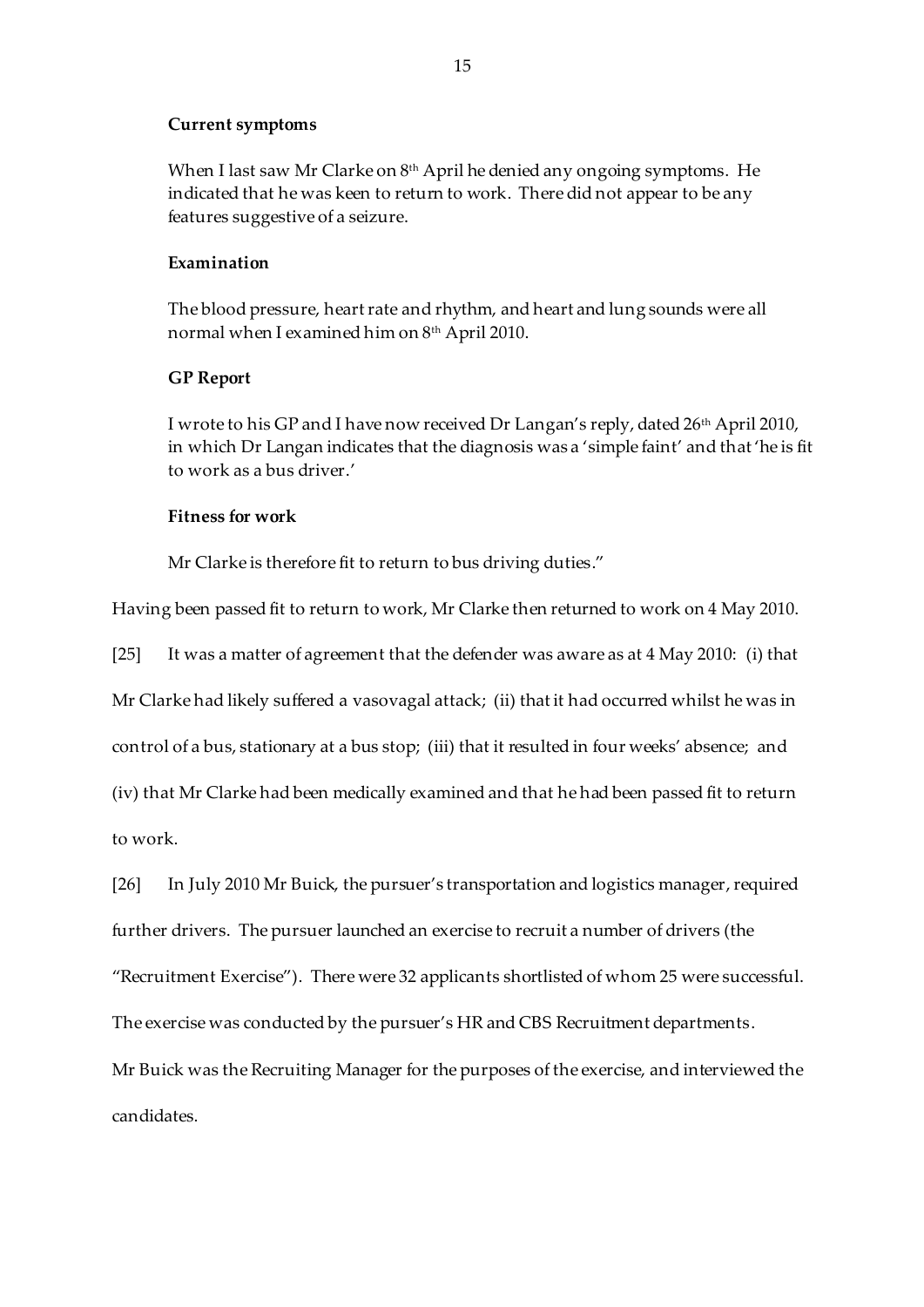[27] The pursuer operated a workflow system, known as the Pulse system, to manage the indexing and electronic storage of digital information that related to work processes such as payroll and recruitment. The Pulse database was used to record the steps in the Recruitment Exercise. When recording the process of a recruitment exercise the Pulse system retains a summary of all key dates and times for the duration of the exercise. The Pulse system lists the key stages in the recruitment exercise and the dates each stage is marked as completed by a user.

[28] Letters and spreadsheets completed for a recruitment exercise can also be saved in the Pulse server as attachments. In relation to the 2010 Recruitment Exercise a spreadsheet (the "Spreadsheet") was maintained to track *inter alia* the receipt of references. The Spreadsheet was not part of the Pulse system but a separate excel document. As the recruitment exercise progressed, the spreadsheet was from time to time updated and uploaded to Pulse. The Spreadsheet was created on 9 December 2010. On 24 February 2011 it was updated at 11.49 and uploaded to Pulse at 11.50. It was last saved at 15.45 on 25 March 2011.

[29] The Spreadsheet is an Excel workbook with three worksheets called "Updated", "Further info" and "further info 2". The "Updated" worksheet was kept up to date as the recruitment exercise proceeded. The other worksheets were not. So for example although in the final version of the Spreadsheet on 25 March 2011 the "further info" worksheet is unchanged from the previous version and still states that both references for Mr Clarke are "still outstanding" this is superseded by the "Updated" worksheet which has been changed to state "Received direct from RM [ie Recruiting Manager]"

[30] On 14 July 2010 Mr Clarke applied to the pursuer for a job as Land and Environmental Driver 2. He was interviewed on 10 September 2010.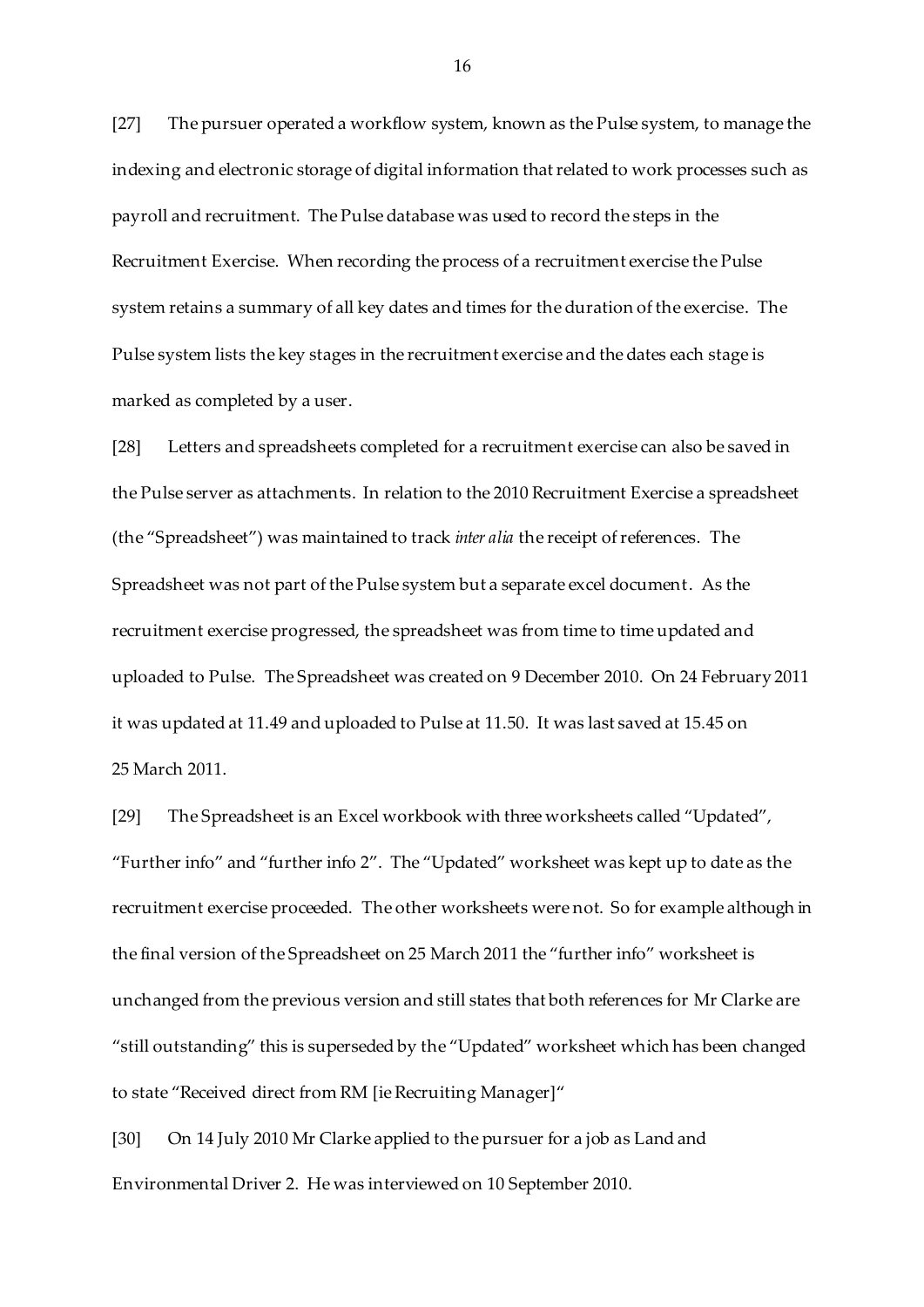[31] On 3 December 2010 the pursuer wrote to Mr Clarke offering him the position of Land and Environmental Driver 2 with effect from 5 January 2011. The offer of employment was subject to the following conditions:

"Satisfactory completion of your pre medical questionnaire.

Satisfactory referees.

Satisfactory Enhanced Disclosure Scotland check."

[32] Mr Clarke handed in his notice to the defender. The defender's employee exit form in respect of Mr Clarke dated 28 December 2010 recorded that he was suitable for reengagement.

[33] Mr Clarke in his application form gave two referees: Mr McCann of the defender and Mr Steve Alston of DHL. He subsequently substituted Mr Claven for Mr Alston.

[34] On 8 December 2010 the pursuer faxed Mr McCann asking for a reference in the form of an App7.

[35] An App7 is the pursuer's standard reference enquiry form. It contains seven questions. Question 4 on the form asks "Please give details of any sickness absence that the applicant has had in his/her last two years of employment with you." There is a response grid headed with columns headed "From" "To" and "Reason". Question 7 on the form states: "Please give any other relevant information about the applicant that you feel a prospective employer should be aware of eg live disciplinary actions etc"

[36] The Spreadsheet records that a reminder was issued on 20 December 2010.

[37] As part of the application process Mr Clarke completed a health questionnaire, in which he stated he had had seven days absences in the last two years and gave the reason as flu. The pursuer obtained a report on Mr Clarke from its occupational health advisers BUPA dated 20 December 2010. The BUPA report stated: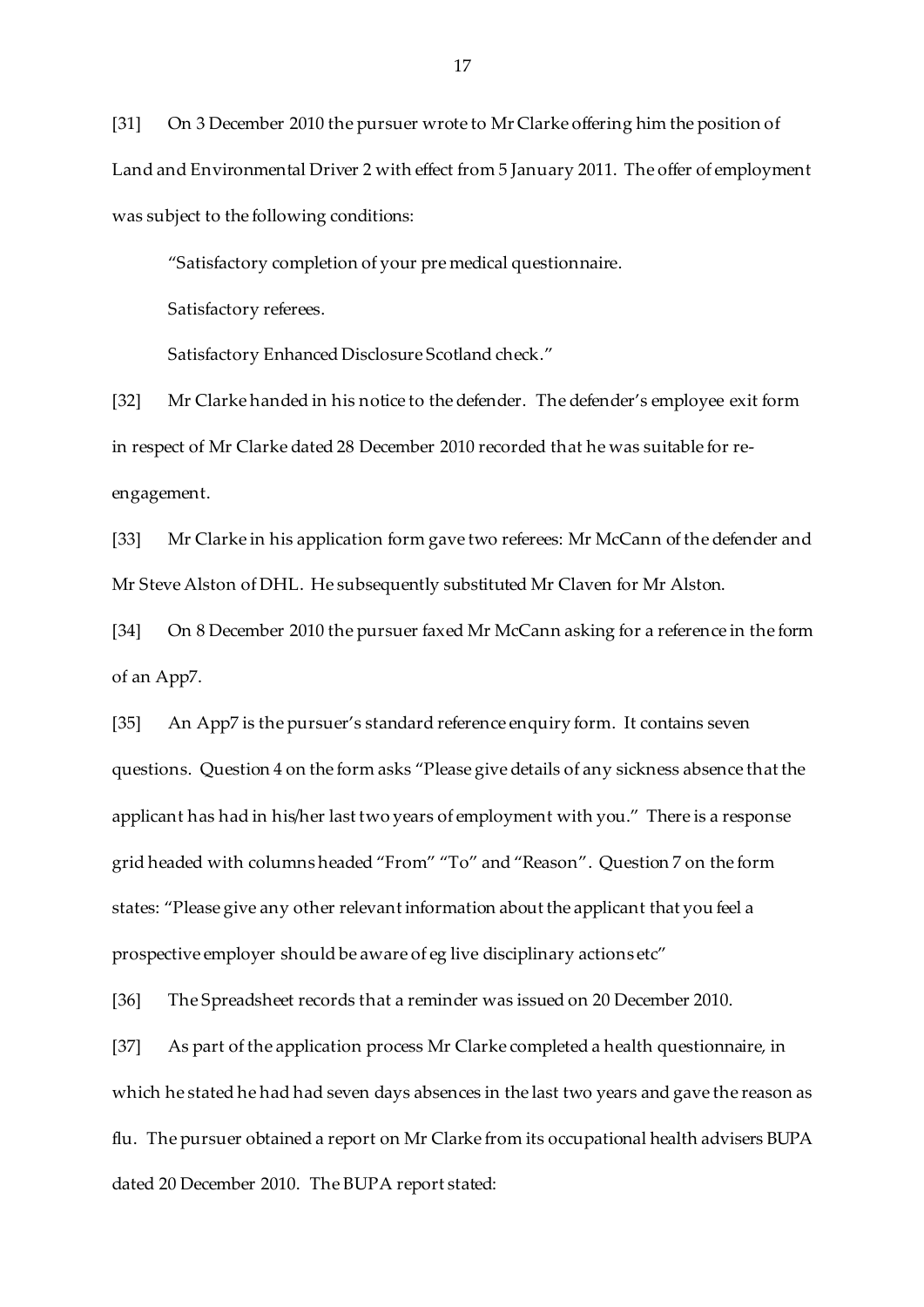"I have assessed the questionnaire and my advice is as follows:

- Based on the information supplied, the employment is suitable for the employee from a health perspective.
- The employee declares 1 episodes [*sic*] of sickness amounting to 7 days off in the past two years."

[38] It was a matter of agreement that on about 21 December 2010 Mr Clarke informed the pursuer that any request for a reference should be e-mailed to Darryl Turner of the defender. This was recorded in the Spreadsheet, which states "Frank McCann (First Group) has informed Henry, any requests have to be emailed to [email address of Darryl Turner of FirstGroup]" The reference to "Henry" is a reference to Harry Clarke.

[39] Mr Clarke commenced working for the pursuer as a grade 2 minibus driver on 5 January 2011. Neither reference had been received by then.

[40] On 12 January 2011 Kim Hughes on behalf of Ms Doherty of CBSRecruitment

emailed Lee-Ann Wilson of HR in respect of the 2010 Recruitment Exercise. The email listed

13 candidates and what references were outstanding. It listed both references in respect of

Mr Clarke as being outstanding. In respect of the reference from the pursuer the email

stated: "Frank McCann (First Group) has informed Henry, any requests have to be emailed

to [email address of Darryl Turner of FirstGroup]"

[41] In respect of the reference from DHL the email stated: "Henry having difficulty contacting Steve Alston (DHL). Issued with new referee at DHL." The email went on to say:

"The above candidates' referees have been contacted on two or more occasions requesting return of a completed reference pro forma to date they have not returned any.

…

Please advise what course of action you require us to take or if you will be contacting the candidates directly."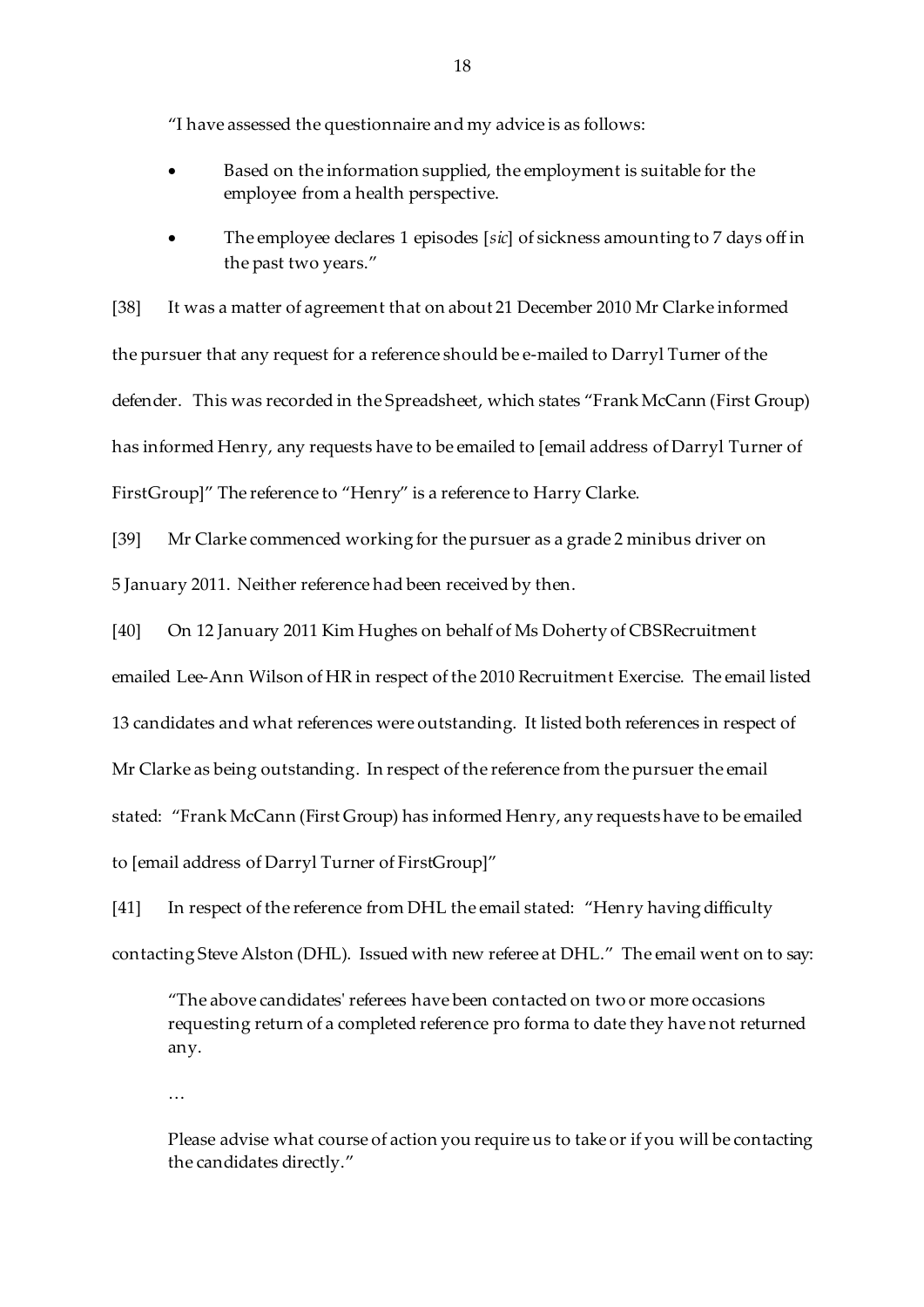The reference pro-forma referred to in the email was the App7.

[42] On 12 January 2011 Ms Wilson forwarded the email to Mr Buick asking "Can you speak to each individual who is detailed below [which included Mr Clarke], as their offer of employment is subject to a satisfactory reference."

[43] Mr Buick responded by email on 13 January, stating:

"The drivers highlighted are based at depots throughout the city; they do not report to Polmadie on a daily basis, contact would have to be made by mobile phone. I am not aware of what an Additional Information Sheet is, or if they can now provide a different referee, therefore I believe it would make more sense for personnel to deal with this matter."

[44] On Friday 14 January 2011 Jean Walker assistant HR manager replied saying "Tried to call you to have a chat can you please call me on Monday."

[45] On 14 January Ms Doherty noted on the Pulse system "Advised by HR that all candidates outstanding references will be asked to chase them up by the Recruiting Manager."

[46] Mr Buick contacted the various candidates to chase their referees. He did as reluctantly as he thought it wasn't his job as an operational manager to do so, and it should have been HR who did this. There was no evidence that he went beyond contacting the candidates and contacted the referees themselves.

[47] On 24 January Ms Doherty noted on the Pulse system "Further email sent to HR with update on all outstanding references, awaiting reply on how to proceed"

[48] The Spreadsheet records that the reference was "escalated again on 24.02.11"This may have been a typographical error which should have stated 24 January rather than 24 February.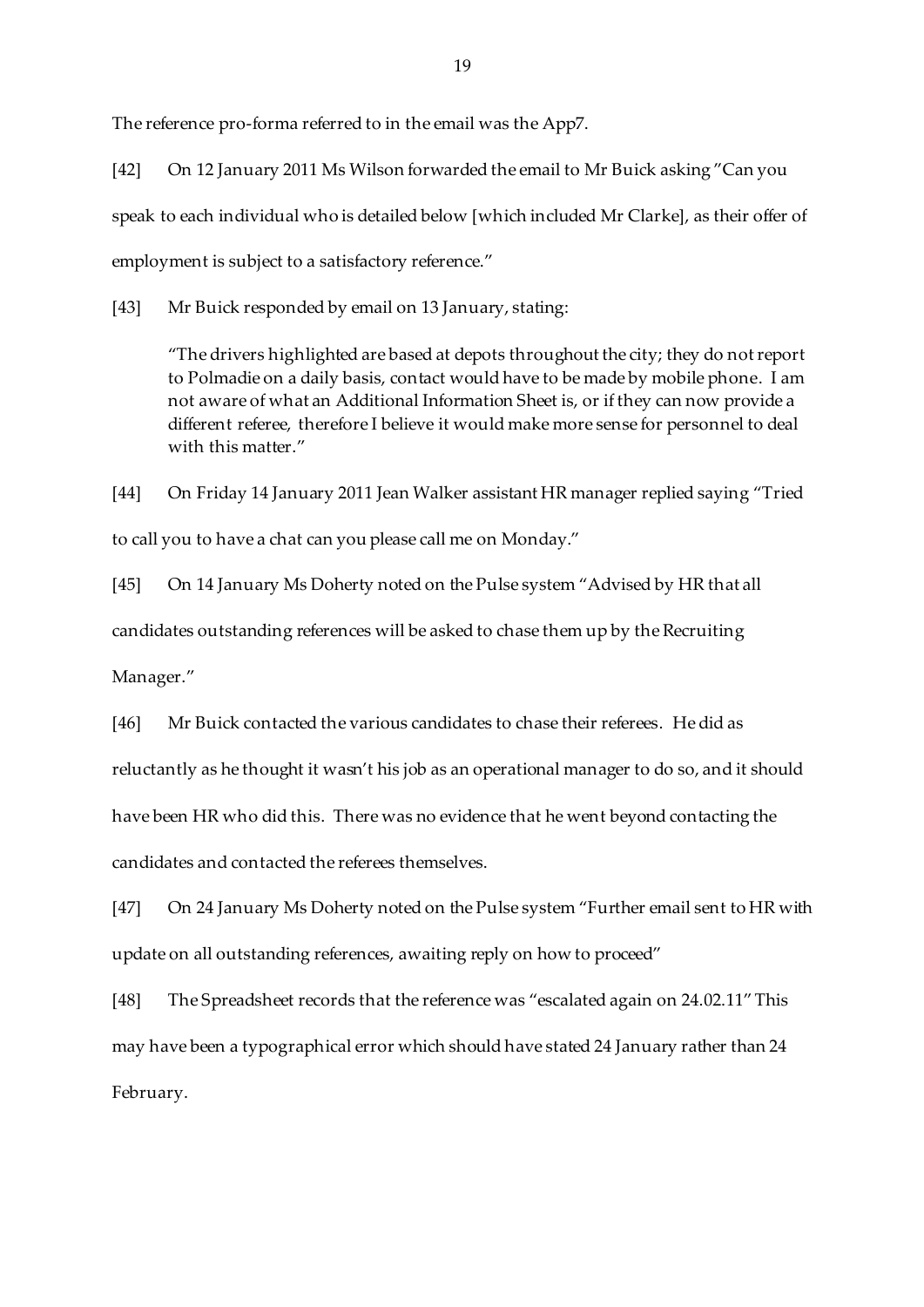[49] On 26 January Mr Buick emailed to Ms Walker, copied to Ms Wilson: "I have contacted every driver regarding difficulties with their references. Please refer to the attached updated spreadsheet."

[50] On 4 March Ms Doherty noted on the Pulse system: "No response made from Service HR –reminder email sent on how to proceed and update if any references have been returned direct to the Service" On 7 March she noted "advised by LES HR, this is being looked into by Recruiting Manager re outstanding references. Will advise once done."

[51] On 9 March Ms Doherty noted in the Pulse system:

"Recruiting Manager has advised, he has asked all candidates to chase outstanding references and advised them that it is imperative that all references have to be submitted by Friday 18<sup>th</sup> March".

[52] On Friday 25 March at 3.35pm Ms Doherty noted in the Pulse system "All references

now received." At 3.45 that day 25 March 2011 an updated version of the Spreadsheet was

uploaded to the Pulse system. In the column for references received it stated "Received

direct from RM". In the column "Approved by Mgr [ie Manager]" it stated "25.3.11"

[53] On Friday 25 March 2011 at 3.46pm Ms Doherty emailed Mr Buick under the

heading "References Returned" as follows:

"Dear Recruiting Manager

We have now received all Reference Reports in respect of the undernoted applicants which you should now be in receipt of.

[there followed a list of 24 applicants in respect of the same recruitment round including Mr Clarke].

I would appreciate if you could contact Leeann Doherty..to confirm that you are satisfied with the content of the reports".

The wording of that email was not composed by Ms Doherty but was generated

automatically by the Pulse system. Accordingly little weight can be placed on the wording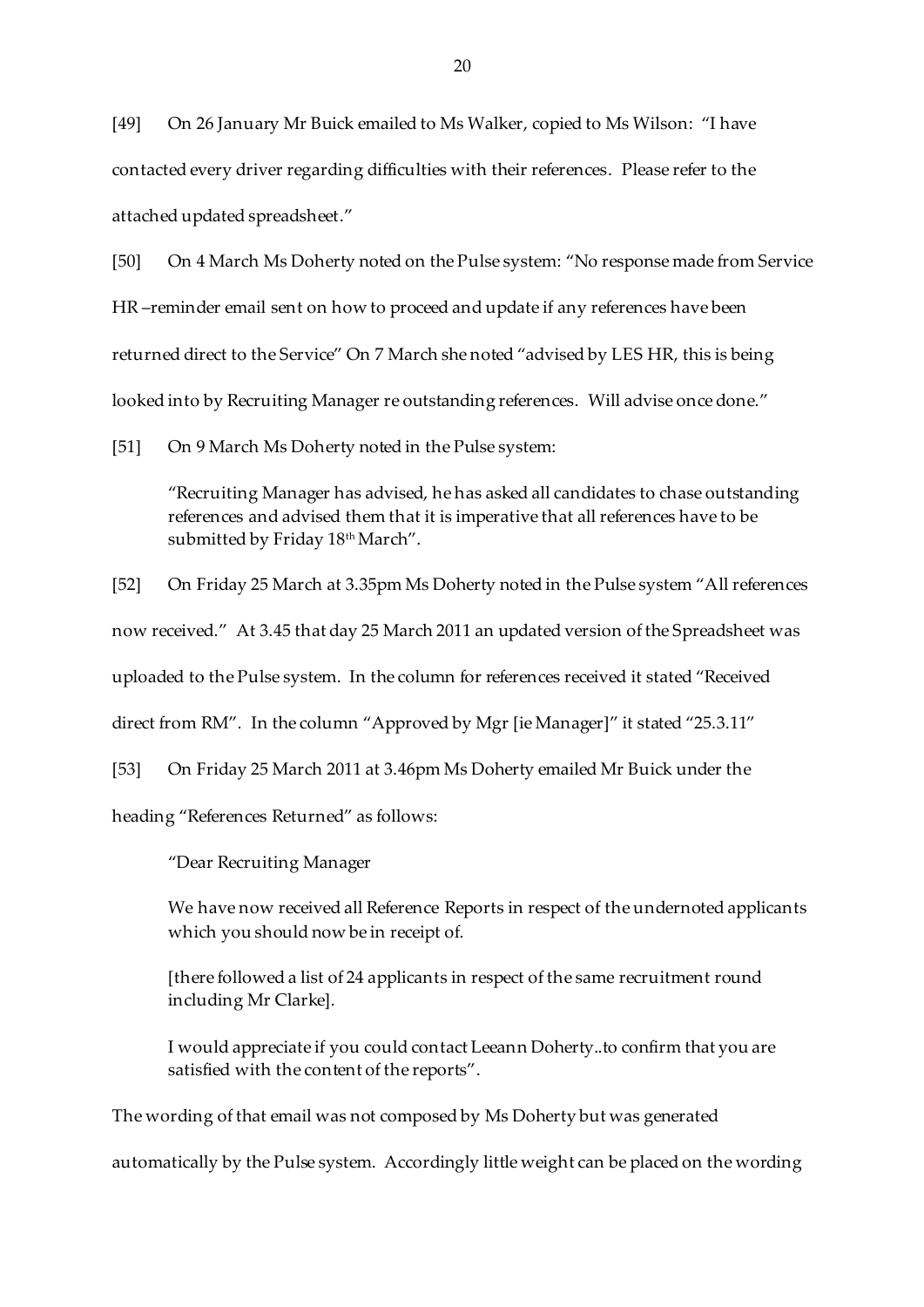of the email as evidence as to who precisely had received references or whether prior to the sending of the email the pursuer had formed a view that the references were satisfactory. I accept Ms Doherty's evidence that the email might not have been generated by her and that anyone in her team could have ticked the box generating the email.

[54] Mr Buick replied by email on Monday 28 March 2011 at 8.55am stating "I can confirm that I am happy with the content of all the references"

[55] By letter dated 1 April 2011 the pursuer wrote to Mr Clarke making a conditional job offer. The letter did not state what the offer was conditional upon. Enclosed with the letter was a Statement of Particulars of Employment with job title Land and Environmental Driver 2 with a date of appointment of 5 January 2011.

[56] By application form dated 13 September 2011 Mr Clarke applied for a position with the pursuer as a Land and Environmental Driver 3 (Nightshift) driving gritting vehicles. His application was successful. On 29 November 2011 he was issued with a Statement of Particulars of Employment with job title Land and Environmental Driver 3 (N/S) (Temporary) with a date of appointment of 10 November 2011 and a date of commencement with current employer and of continuous employment of 5 January 2011. The Statement of Particulars was sent under cover of a job offer letter which offered the job subject to completion of a medical assessment, and asked him to complete a medical questionnaire. [57] On 30 November 2011 the pursuer's HR department referred Mr Clarke to Occupational Health for a driver medical assessment. The referral form stated:

"Mr Clarke is currently at work however, he has advised his manager that he has received his DVLA reminder regarding his licence. His licence expires on 9 January 2012.

He has had no sickness absences.

Please arrange a drivers medical for him and advise me of the details."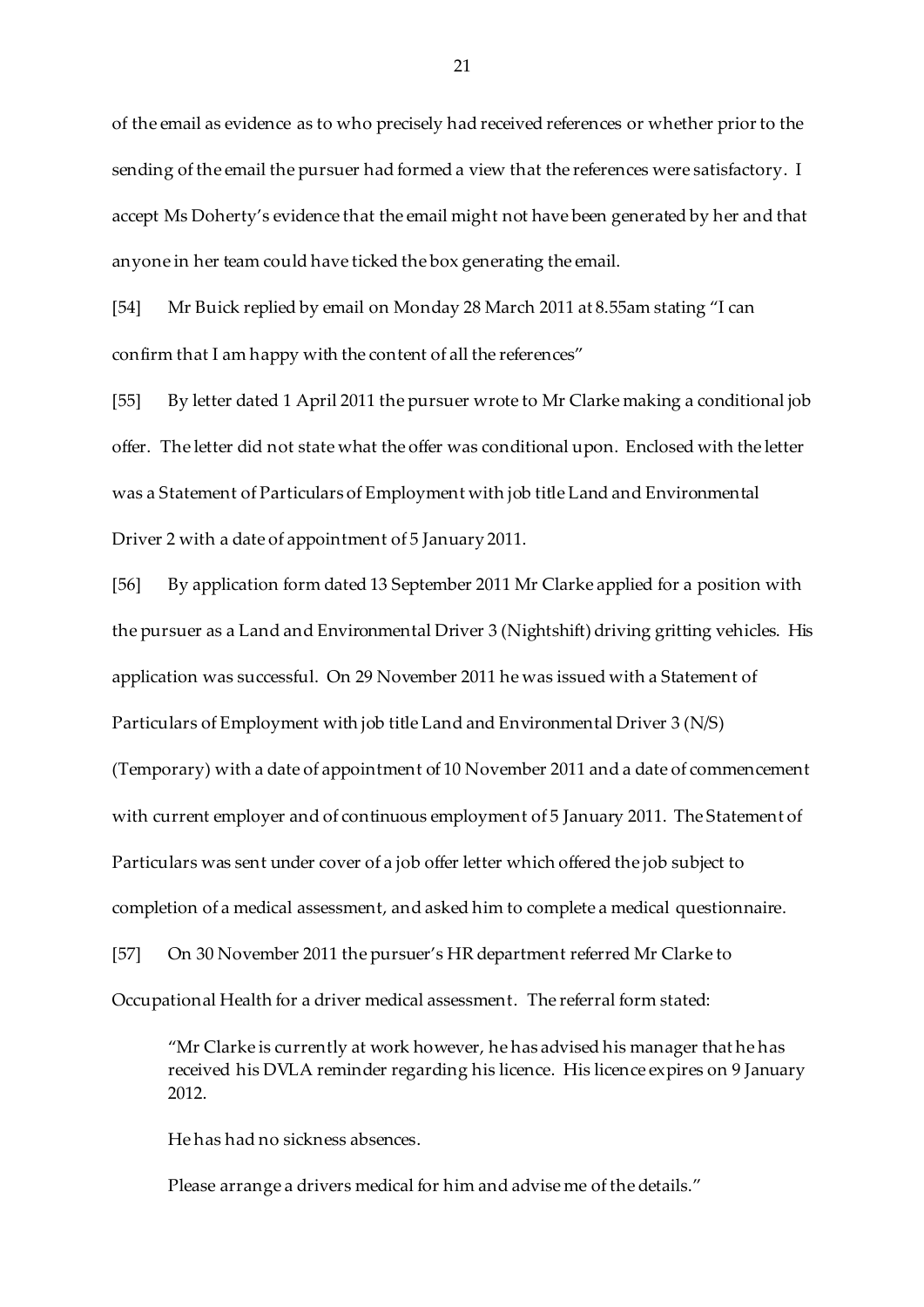[58] Mr Clarke was seen by the pursuer's occupational health doctor Dr Joanne Willox on 6 December 2011 at BUPA premises. Dr Willox reported to the pursuer that Mr Clarke was suitable for the post. She completed a D4 medical report for the DVLA in respect of renewal of his license in good faith and had no reason to consider that Mr Clarke was other than in good health at that time. Mr Clarke did not disclose to her that he had fainted in April 2010. If he had, she would have investigated further and written to his GP and also advised the pursuer that he ought to be temporarily removed from driving until further information had been obtained.

[59] On 13 April 2012 the pursuer wrote to Mr Clarke confirming that due to the winter gritting exercise being complete, with effect from 10 April 2012 he would revert back to his substantive temporary post of LGV Driver/Labourer (CRC) within Commercial Collection SE driving bin lorries and that his contract would be reviewed again on 25 May 2012. On 29 May 2012 the pursuer wrote to Mr Clarke confirming that a temporary extension had been agreed until 26 June 2012. On 17 August 2012 the pursuer wrote to Mr Clarke confirming an extension of his temporary contract from 22 July 2012 to 22 October 2012. On 11 October 2012 the pursuer decided to offer a permanent contract to Mr Clarke and he accepted a verbal offer on 12 October. On 11 December 2012 the pursuer wrote to Mr Clarke confirming that his temporary post had been made permanent with effect from 11 October 2012 and he was issued with a Statement of Particulars of Employment with job title LGV Driver/Labourer with a date of appointment of 11 October 2012 and a date of commencement with current employer and of continuous employment of 5 January 2011. [60] The incident in George Square took place on 22 December 2014.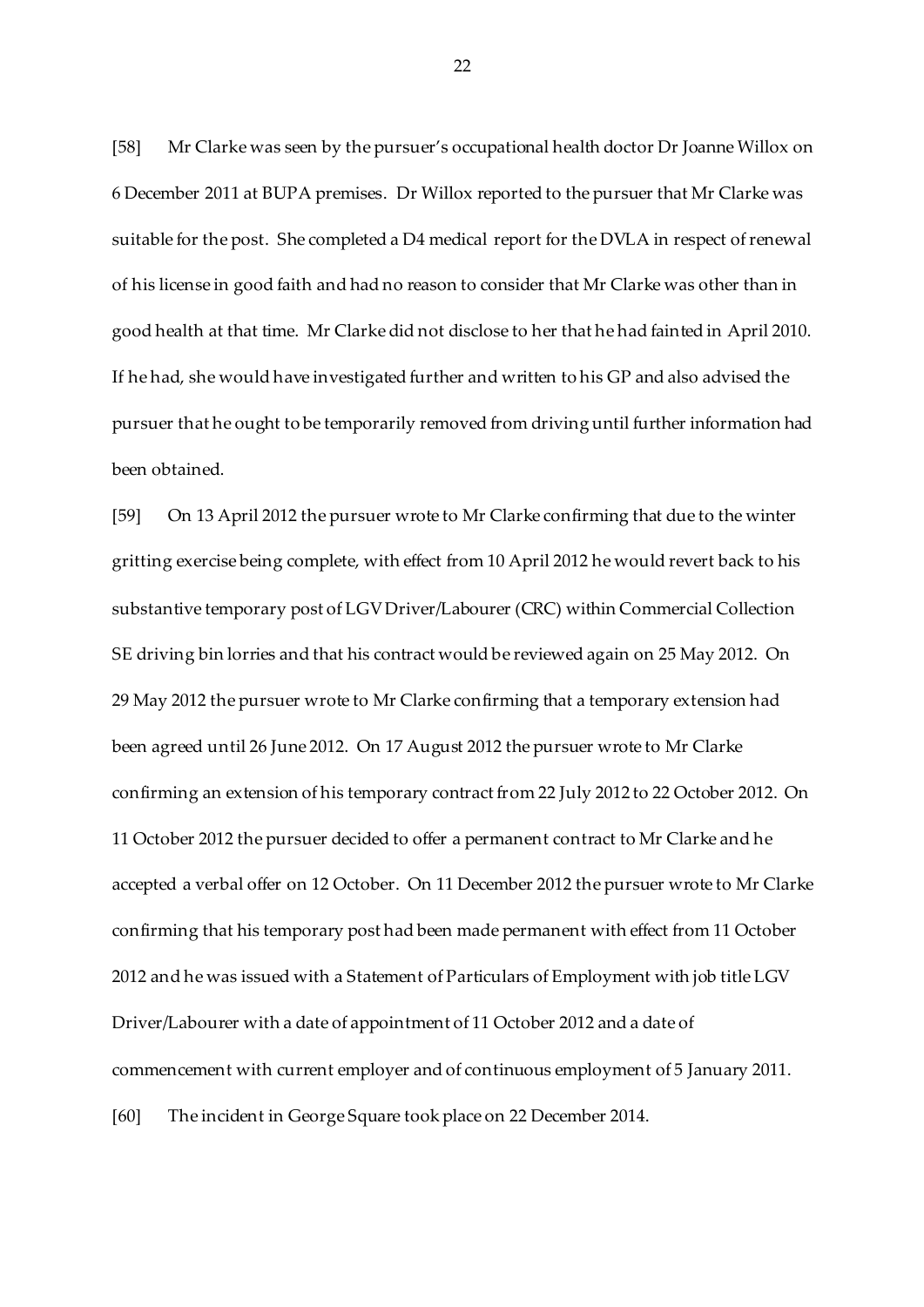[61] On 25 February 2015 the Crown Office and Procurator Fiscal Service issued a public statement renouncing the right to prosecute Mr Clarke. The reason given was:

"As the driver was unconscious at the time he was not in control of the vehicle and did not have the necessary criminal intention, unless it could be proved that it was foreseeable that he would lose consciousness whilst driving that day …

Crown Counsel considered that there was insufficient evidence that it was foreseeable that he would lose consciousness whilst driving that day".

[62] Mr Clarke resigned on 30 October 2015 immediately prior to a disciplinary hearing that was due to be held that day to consider allegations that:

(1) When completing a BUPA pre-employment questionnaire in December 2010 Mr Clarke failed to disclose all periods of absence in the preceding two year period, including a period of absence relating to an alleged blackout or fainting episode on 7 April 2010 when employed by the defender.

(2) When completing a DVLA D4 form in December 2011 Mr Clarke failed to disclose the alleged blackout or fainting episode on 7 April 2010.

(3) When completing BUPA health questionnaires on 1 and 6 December 2011 Mr Clarke failed to disclose the alleged blackout or fainting episode on 7 April 2010

and subsequent period of absence.

[63] The fatal accident enquiry determination was issued on 7 December 2015.

[64] A number of claims were intimated to the pursuer by those injured and the families of those killed. The pursuer instructed senior counsel and a consultation was held on 10 February 2016. On 24 May 2016 Mr Miller met with the pursuer's chief executive and the pursuer's finance director Lynn Brown to obtain their input into how to deal with the claims. It was accepted by them that the pursuer would have to pay out at some stage. It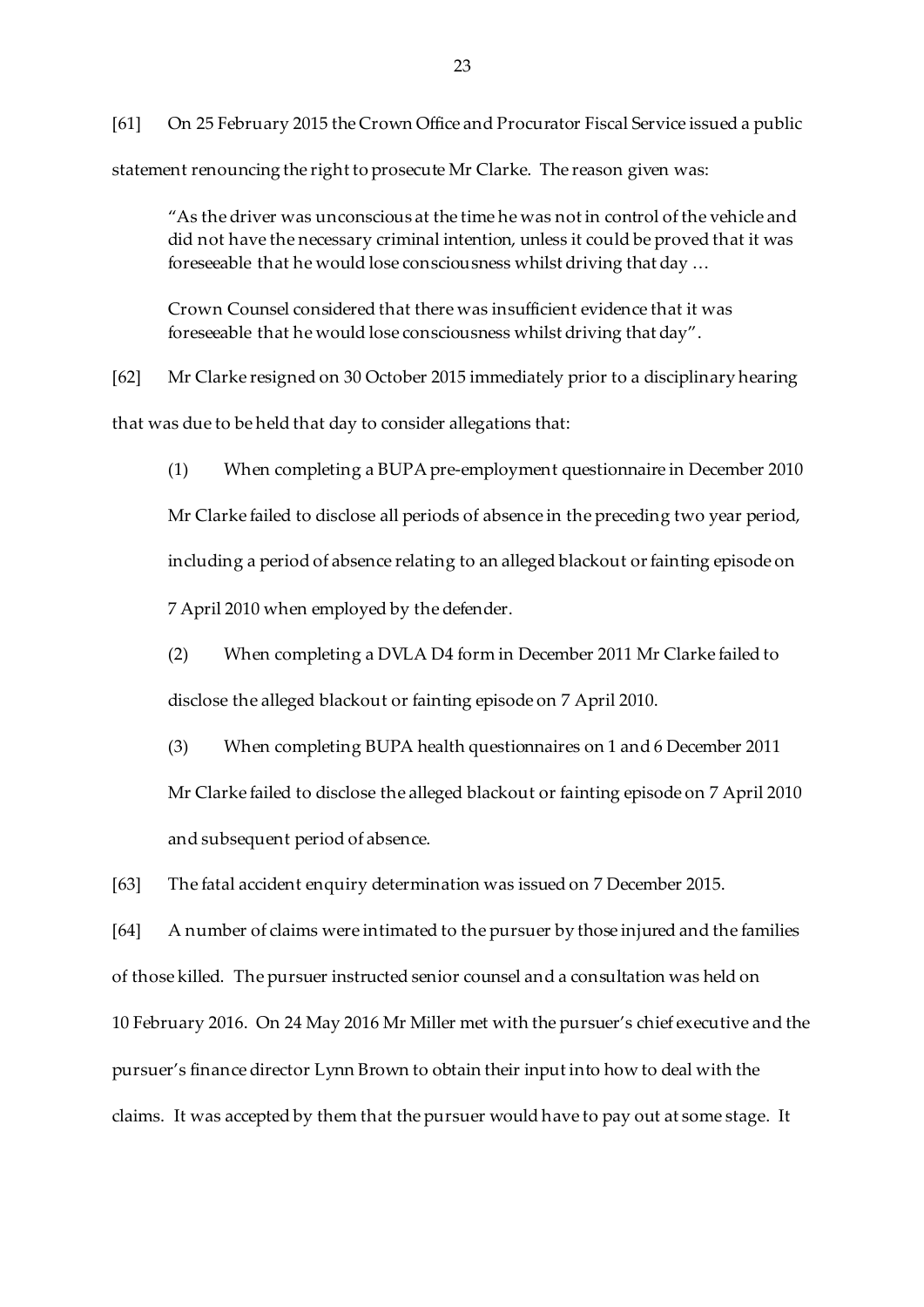was high profile incident. There was also a recognition that from a political point of view it was the right thing to do.

[65] The pursuer's insurers, QBE, wanted to settle the claims and pursue the defender later on. The pursuer was liable up to its excess of £750,000 and its insurer was liable beyond that.

[66] On 21 June 2016 Mr Miller sent an email to the pursuer's chief executive, finance director and the pursuer's director of governance and solicitor Carole Forrest, setting out three options, namely (1) go back to the defender in the hope of persuading it to discuss matters; (2) force the claimants to litigate and then bring in the defender as a third party; and (3) settle the claims and reserve the right to recover from the defender at a later date. The deputy director of finance Morag Johnston supported option 3. In an email dated 22 June the chief executive said that the practical and appropriate way forward would be to go with option 3 and review the position with the defender later. The claims were settled and the pursuer's rights against the defender were subrogated to the insurer, QBE. [67] Relatives of certain of the victims of the George Square incident brought an

application for a private prosecution by bill of criminal letters. The bill was refused by the High Court of Justiciary on 9 December 2016 (*Stewart* v *Payne, McQuade* v *Clarke* 2017 JC 155).

[68] The High Court stated:

"A person who falls unconscious at the wheel is, on the face of it, no longer driving voluntarily. However, if the driver is aware that he has a medical condition liable to render him unconscious whilst driving, he may be precluded from relying on that condition as a basis for maintaining that his acts were involuntary. The driver would, however, need to know that he had such a condition". (para [83])

The court did not consider that the Crown had erred in its assessment of the evidence (para [97]) and stated: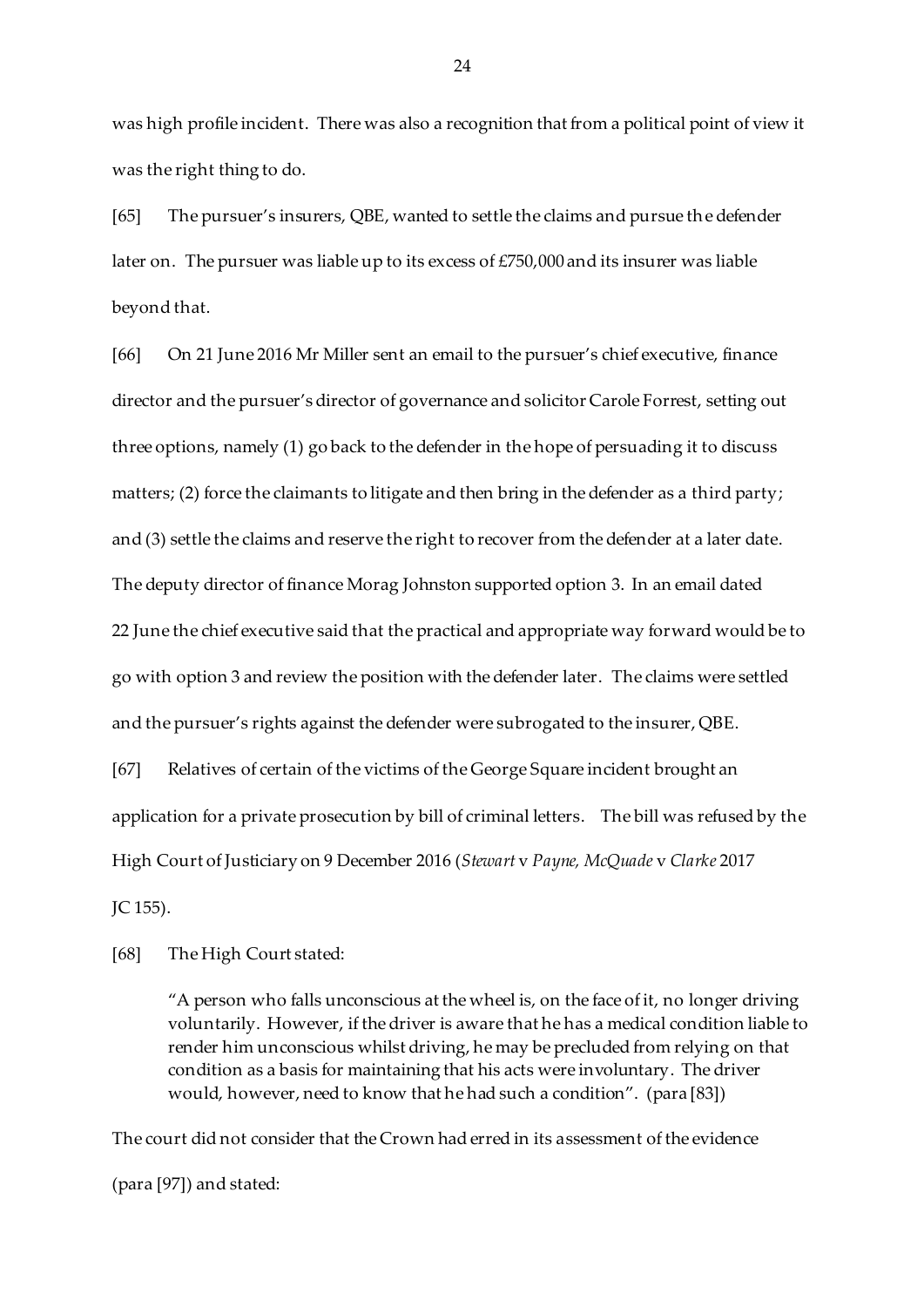"[99] In the case of Clarke the Crown considered it a very significant factor that the previous loss of consciousness occurred four and a half years prior to the fatal accident, and that there was no evidence of any further incidents when driving, despite the respondent being a professional driver who drove almost daily. The Crown assessed that reliable conclusions could not be drawn as to the nature of the 2010 incident. The respondent had disclosed the incident to several doctors, and told one of them that he had been at the wheel of a bus at the time. Insofar as he did misrepresent the circumstances, the Crown considered that it could not be concluded that he did so deliberately and in any event his reasons for doing so were speculative."

[69] No defence of automatism or that Mr Clarke's actions were involuntary was advanced by the pursuer in respect of the civil claims against it by the victims and their families. The claims were settled on a full liability basis.

# **The best evidence rule**

[70] The attempt by the pursuer to prove that a reference was given and what it said runs into an immediate problem as the reference has not been produced in evidence.

[71] Despite extensive searches of its records, both paper and electronic, the pursuer has been unable to locate a reference from the defender or any copy of it. Normal practice would be that the reference would have been kept in Mr Clarke's physical personnel file but the file contained no such form. Searches of the pursuer's electronic records and Pulse system have not produced the reference.

[72] The defender objected to the leading of other evidence as to the existence and wording of the reference on the basis of the best evidence rule.

[73] Senior counsel for the defender submitted that parole evidence as to the contents of documents which have not been produced is excluded by the best evidence rule (*Scottish and Universal Newspapers* v *Gherson's Trustees* 1987 SC 27, Dickson on *Evidence* paragraphs 209, 216, 217, 220,236, 237, 241). The pursuer had not established any exception to the best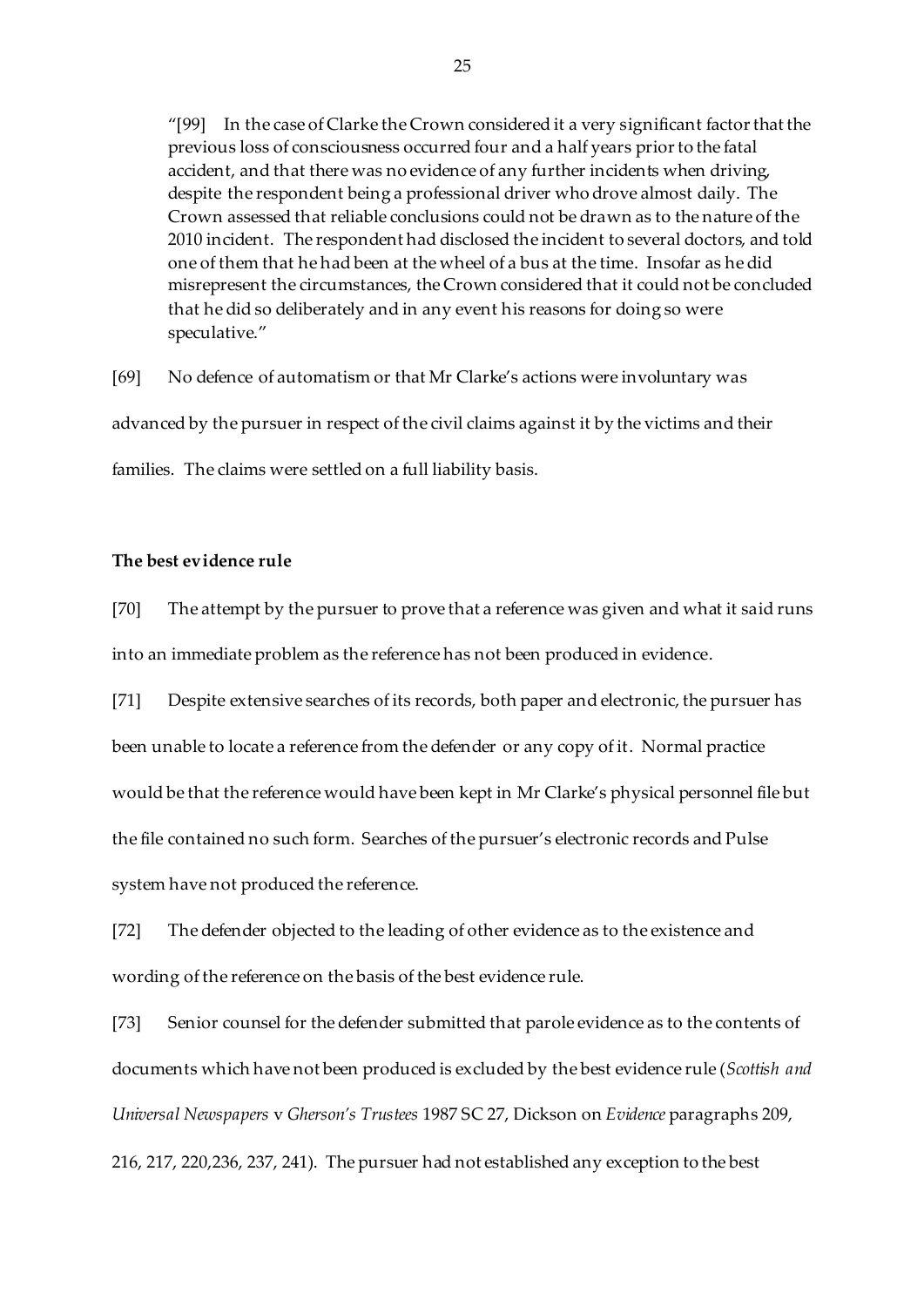evidence rule, and had not shown that the reference was lost without fault by the pursuer.

The reference was the *de quo* of this case. The defender had been prejudiced in having to

deal with this case as an exercise in the reconstruction of a document of which there was no

trace and of which none of its employees has any recollection of completing many years

after the event.

[74] Counsel for the pursuer submitted that the failure to produce the document was a

matter of weight (*Stirling Aquatic* v *Farmocean (no. 2*) 1996 SLT (N) 456; *Stirling* v *Brinkman*

2020 CSOH 79). He sought to distinguish *Scottish and Universal Newspapers* on the ground

that in that case the documents were lost after commencement of the action, were the *de quo*

of the case, and no reasonable explanation was provided for their loss.

[75] In my view the best evidence rule, in so far as relevant to the circumstances of this

case, can be summarised in the following propositions from Dickson on *Evidence*:

(a) "An important branch of the rule which requires the best evidence is that the terms of documents which may be produced must be proved by the documents themselves, and cannot be proved by parole evidence" (para 204);

(b) The best evidence rule is "founded on the presumption that one who tenders the less trustworthy of two kinds of proof within his reach, does so in order to produce an impression which the better proof would not create; for, if they would lead to the same result, he would probably not select the less convincing of them (para 195)

(c) "primary evidence, whenever it is in the power of a party to produce it, must be produced" (para 203).

(d) However, "secondary evidence is admitted to prove the contents of documents which are withheld by an opponent, or have been destroyed or lost without fault in the party founding on them. In such cases the adducer leads the best evidence in his power; and it is not to be presumed that he tenders the secondary evidence improperly, in the belief that the original would not support his case" (236).

(e) "When the loss of a document has occurred when it is in the hands of the party founding on it, the Court will hesitate to admit secondary proof of its contents; as such cases are usually attended with suspicion. They will probably require the party to show a special *casus amissionis* not attributable to any fault on his part" (237).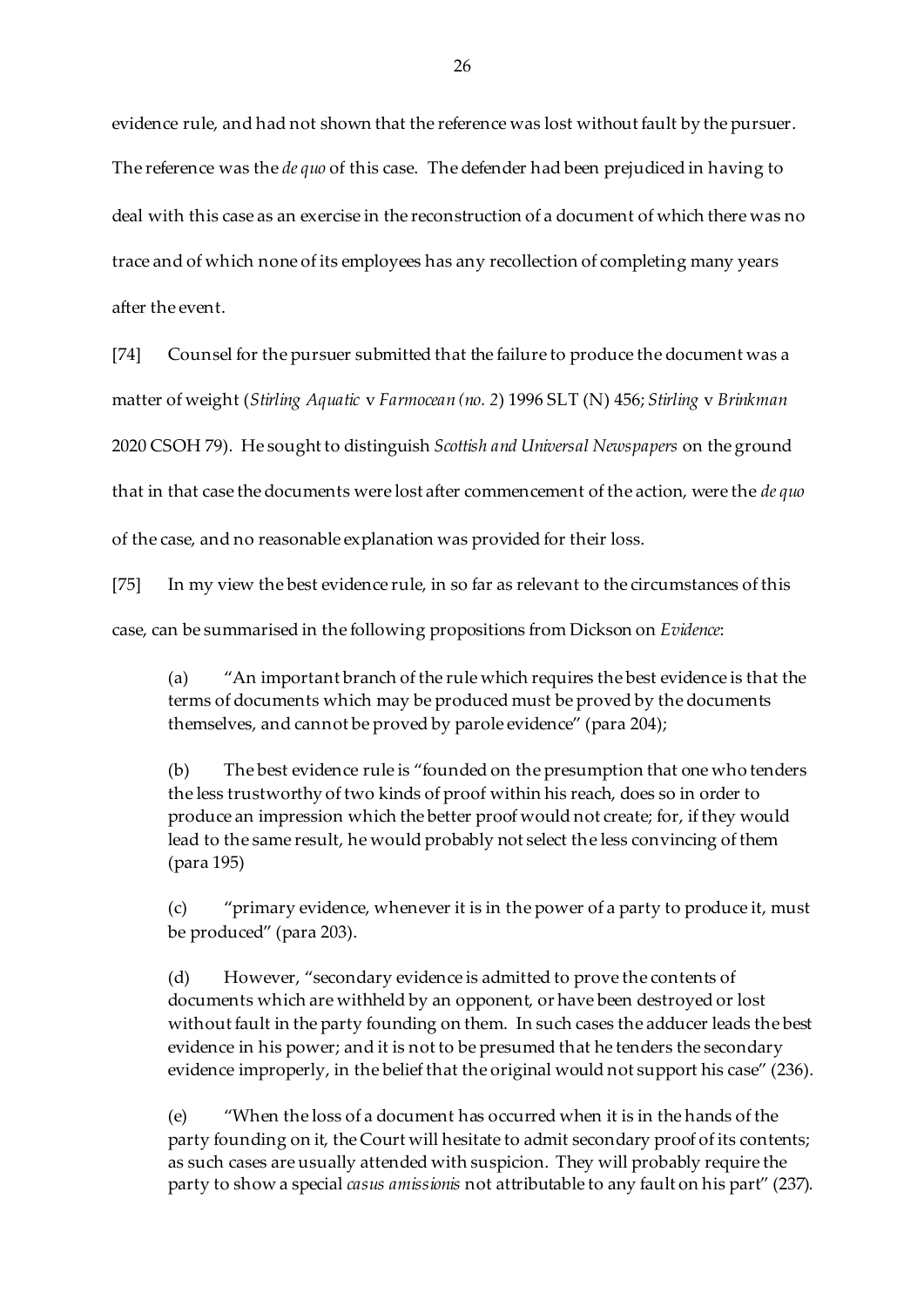(f) The party "must show that he has in bona fide used every means which prudence would suggest as likely to recover it"

[76] In England, the best evidence rule "long on its deathbed, has finally expired" (*Masquerade Music Ltd* v *Springsteen* [2001] EWCA Civ 563 at para [85]). Where a party seeks to adduce secondary evidence of a document, that evidence is admissible and it is a matter for the court as to what weight to give to that evidence (*Masquerade* Ltd at para [85]; *Promontoria (Oak) Limited* v *Emanuel* [2020] EWHC 104 (Ch))

[77] Scots law has not yet reached that stage and the best evidence rule remains part of the law. That is clear from *Scottish and Universal Newspapers* which is binding on me. In that case the pursuer sought to found on financial documents which were lost after the action had been raised and defences lodged. The court applied the best evidence rule and excluded proof of the documents. It held that the pursuer was at fault in the sense that it had failed in its duty to take all proper steps or to use all due diligence to see that the records were preserved and remained accessible for use in the proof.

[78] In the current case, the circumstances of the loss (ie *casus amissionis*) are different. Assuming for the moment that the reference did exist, it was lost long before this case was brought, and indeed long before anyone had an inkling that it might be necessary to produce it in legal proceedings.

[79] In the days following the George Square incident, Miss Ham looked out the paperwork and other records relating to the recruitment and employment of Mr Clarke and ascertained that his personnel file did not contain copies of his reference. That may demonstrate fault by the pursuer in a general sense, in that it was in breach of its practice of keeping the references in the file. However it does not demonstrate fault in the sense referred to in Dickson and exemplified by *Scottish and Universal* ie fault giving rise to a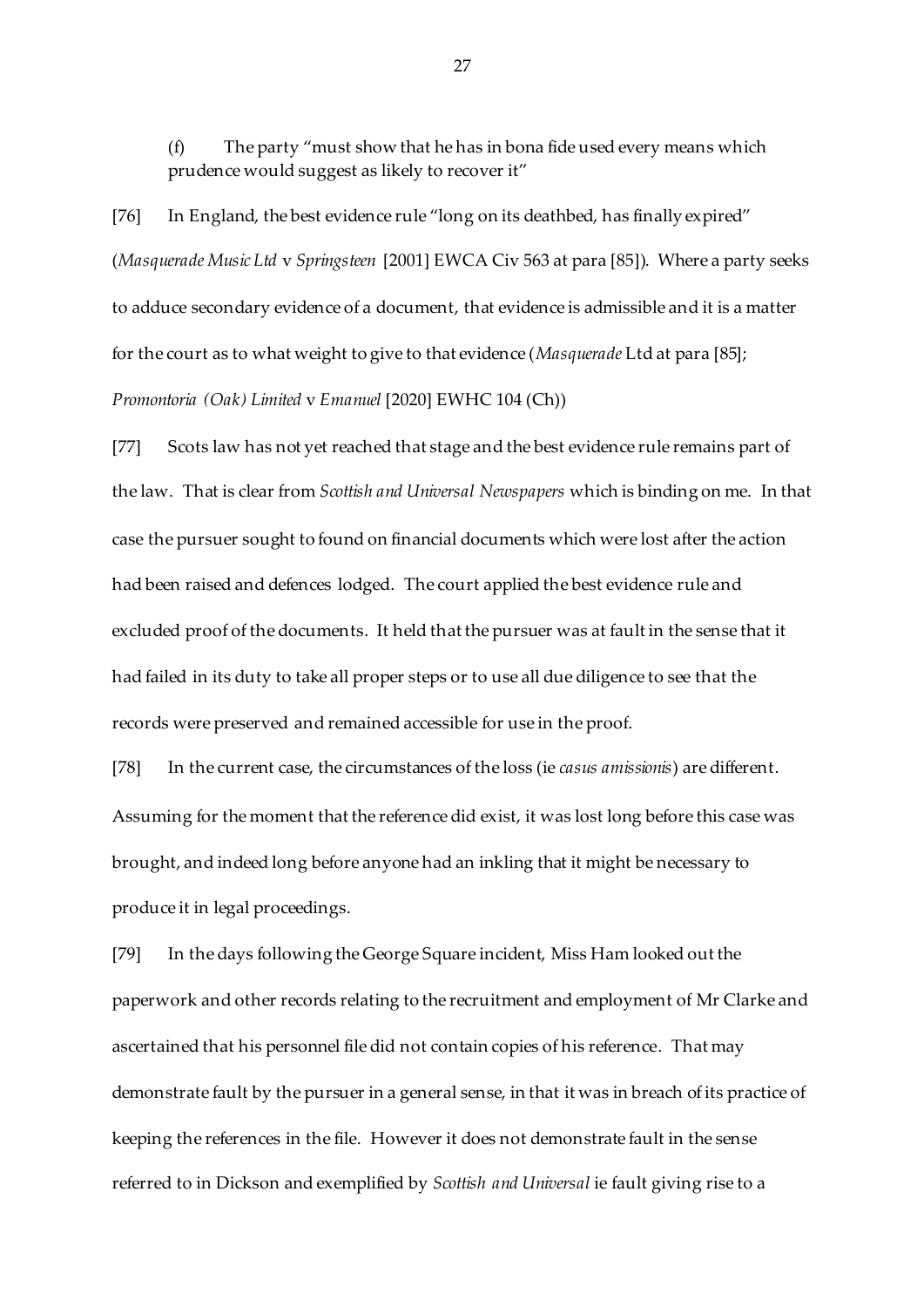suspicion. As the absence of the reference from the file pre-dates the occurrence of the incident giving rise to the legal proceedings concerning the reference (such as this case or the fatal accident enquiry or possible criminal proceedings) then the pursuer is not in breach of any duty to preserve it for use in these proceedings.

[80] In this case I am satisfied that the reference was lost in circumstances which do not give rise to a suspicion that the pursuer is seeking to produce an impression which the document would not create. I am also satisfied that the pursuer has bona fide searched for it. I repel the objection.

[81] The effect of that is that I will admit secondary evidence of the reference and its wording.

[82] However, the pursuer still faces formidable challenges in proving its case. Where, as here, a pursuer's case turns on the precise wording of a document which is not produced, then clear and cogent evidence will be required that the document exists and what the wording said. Even if such evidence is available, there are obvious difficulties in assessing that evidence as it is not possible for the evidence of the pursuer's witnesses as to the wording of the reference to be tested against the document itself.

#### **Witness evidence on the existence and wording of a reference**

#### *Pursuer's witnesses*

[83] Geraldine Ham was 100% sure that the pursuer sought references from previous employers before employing Harry Clarke. The App7 form was the only way that references could be submitted. In her initial witness statement she said categorically that in terms of the pursuer's normal processes you can't start a job with the pursuer unless it has the references. In a subsequent witness statement she changed her position saying that it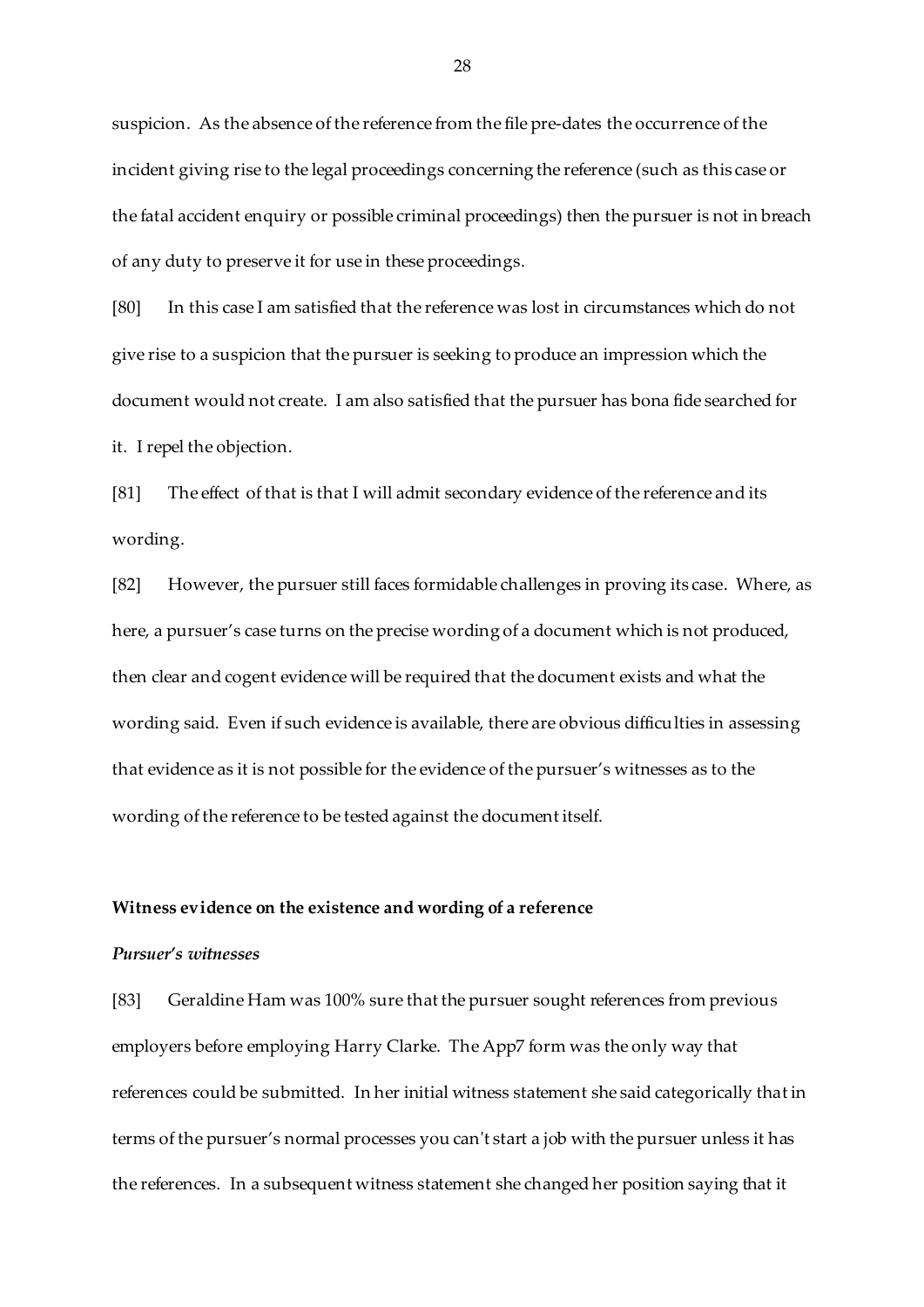was very rare to start someone without references, and gave an example of occasions where one reference had been received. She would expect all the questions in the App7 to be answered. It would have been the task of the recruiting manager (Mr Buick) and her assistant Jean Walker from HR to review the App7 forms. There are occasions where the applicant may tender a reference which is not in App7 format and providing it is authentic and contains all the information requested in the App7 form, Miss Ham would accept this and if not then the App7 form would be issued to the referee. Her assistant Jean Walker was responsible to ensure compliance in relation to Mr Clarke and once Mrs Walker was satisfied she would have presented the pack to Miss Ham to sign off. Miss Ham would have signed off on the pack for Mr Clarke's recruitment as there was nothing flagged as untoward. If the defender had provided true and accurate answers to the questions on the App7 form Mr Clarke would not have been employed, or would have been subjected to disciplinary procedures by the pursuer.

[84] Jean Walker gave evidence about the pursuer's general procedures. She had not seen a reference from the pursuer in respect of Mr Clarke.

[85] Ms Doherty's evidence was that she had not personally seen a reference for Mr Clarke from the defender. She had made an entry on the Pulse system on 25 March 2011 that "all references now received". She made that entry on the basis of being advised by HR that all references had been received. Her recollection was that she had received an email from Ms Wilson of HR confirming that a reference had been received and that HR were happy with it. She had seen that email when she went to the council's offices to search for emails prior to the FAI. On being referred in the witness box to the Spreadsheet which stated "Received direct from RM" her position was that she had been advised on 25 March that both references were received direct to the recruiting manager. She had no doubt that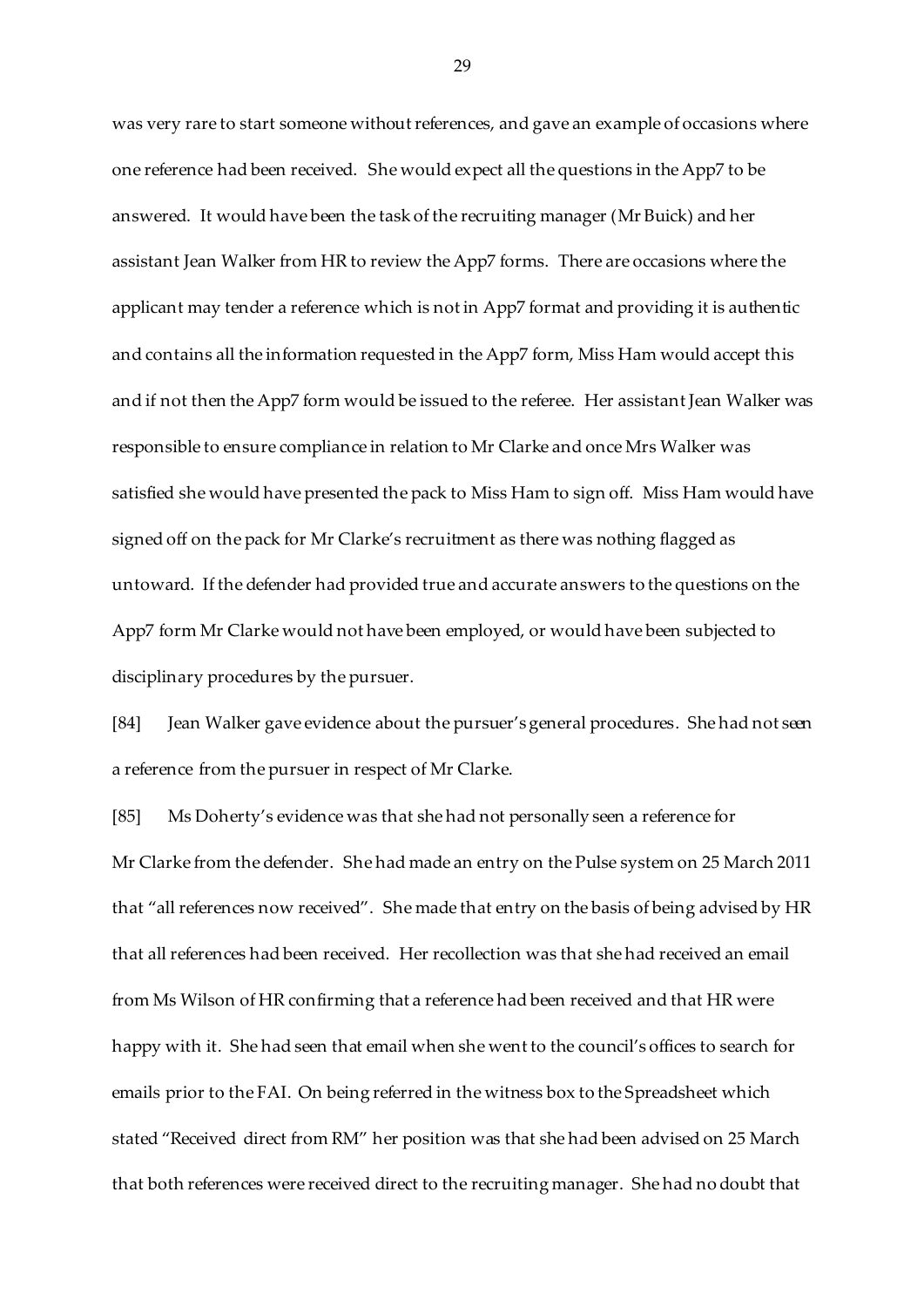she had been advised by HR that the references, including one from the defender, had been received.

[86] Ian Buick was a transport and logistic manager with the council. In 2011 he needed more drivers and he obtained permission from his director and from HR to undertake the 2011 Recruitment Exercise. He was the recruiting manager for the exercise which he undertook in conjunction with the HR department. For example, he would arrange for completed application forms to be collected from HR, decide who would be invited for interview and inform HR who would then contact the applicants. He conducted the interviews. On 11 January 2011 Ms Wilson of HR sent him an email asking him to speak to individuals whose references were outstanding. He thought that HR should deal with that as it was not an operational matter. In all the years he was involved in recruiting he was not involved in references as HR dealt with it all: HR collated all the references and it was only if there were any concerns that they contacted him. He was annoyed as he thought it was bizarre that he was being asked to chase references. He questioned why he should be doing that but ended up phoning the applicants to tell them CBS were chasing him for their references. He did not recall seeing Mr Clarke's references. However, on the basis of his email to Ms Doherty on 28 March 2011 his position was that he had been sent a number of references for various applicants (including Mr Clarke) and the email confirms that he was satisfied with these. He was absolutely sure that he would have scrutinised them properly.

#### *Defender's witnesses*

[87] Frank McCann was manager of the defender's Parkhead depot, and Mr Clarke's line manager. He had no recollection of completing an App7 for Mr Clarke. He was not aware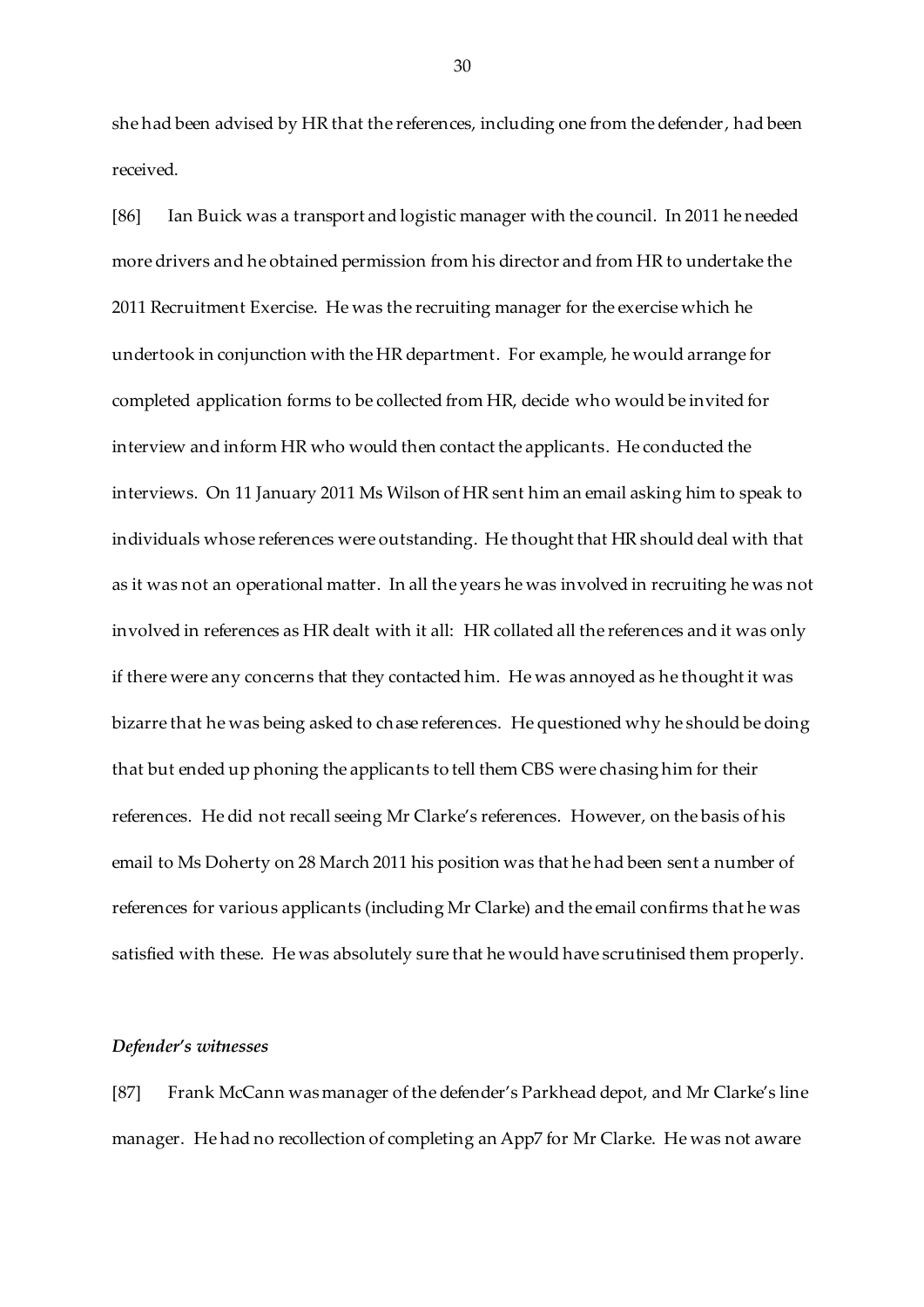of one having been completed for Mr Clarke. He had completed similar forms for other employees in the past.

[88] Robert Donnelly was Mr McCann's deputy. He did not complete a form App7 in relation to Mr Clarke. He did not provide a verbal or written reference. At that time any reference forms had to go to the defender's HR department at their Larkfield depot.

[89] Denise Thompson assisted Mr McCann and Mr Donnelly with administrative matters. She had not seen an App7 prior to giving a statement for this case and was not aware of an App7 having been completed for Mr Clarke.

[90] Jim Leslie was the defender's human resources manager, based at their Larkfield depot. He had not seen an App7 prior to when his statement was being taken for this case. He was not aware of one having been completed with regard to Mr Clarke. At one stage the defender's system had been that all references were dealt with by the relevant depot manager. However that system changed. The reason for that change was that there had been difficulties for the defender in an employment tribunal situation where a driver who was complaining of unfair dismissal had produced a favourable reference from a member of a depot management team. A decision was taken that (a) depots would no longer issue references, which would only be issued centrally from HR; (b) the references would be in the pursuer's pro-forma and would only confirm the dates of employment and the job; and (c) the defender would not complete forms from those seeking a reference but would only issue pro-forma letters confirming the dates of employment and job. Mr Leslie was not sure when the policy changed. If he had been asked to guess he might have said 2012 or 2013 but when he started to think about the time frame 2011 sounded reasonable. A reference letter for another employee dated 25 July 2011 was produced. Mr Leslie's position was that that -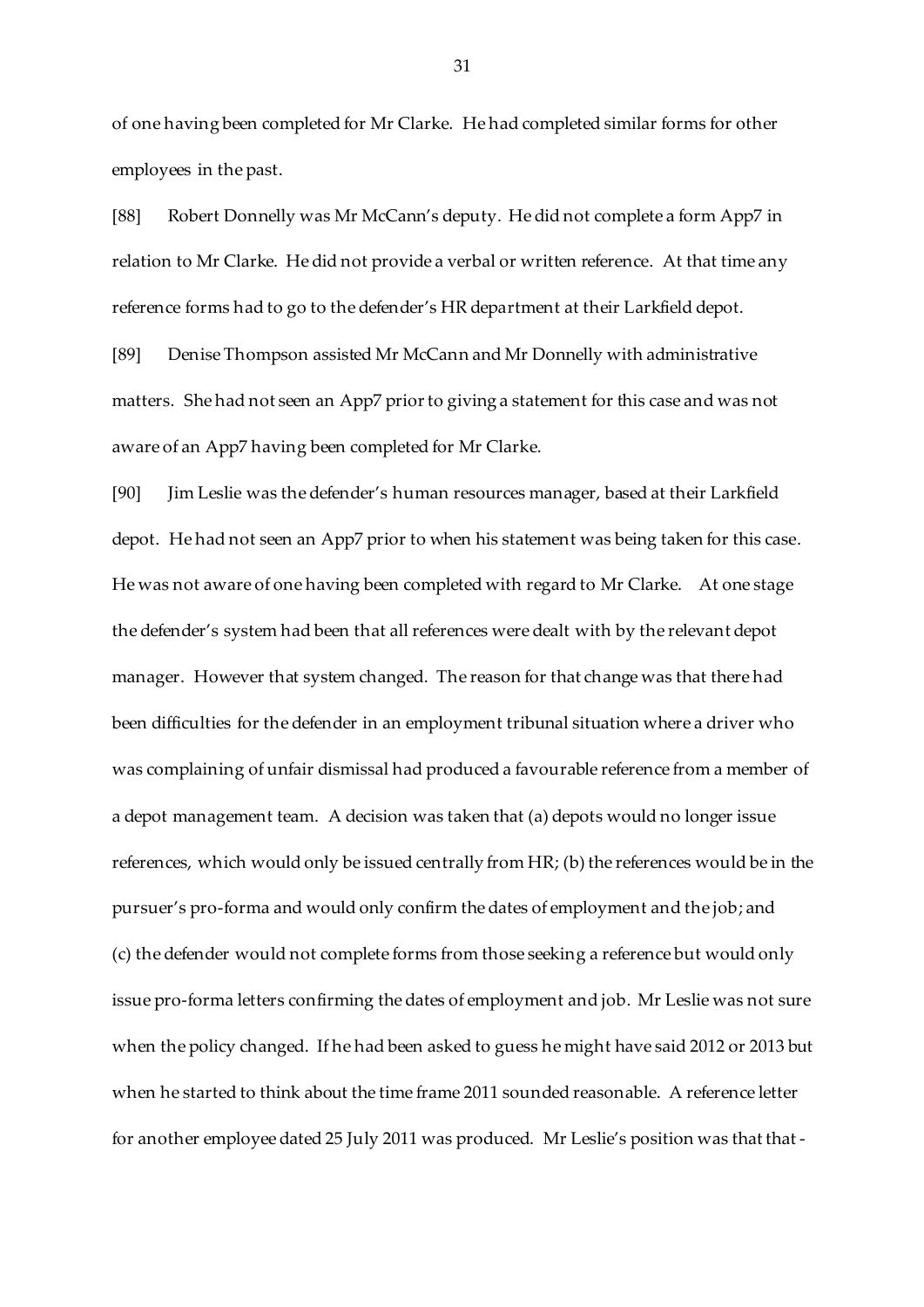letter was issued under the new policy and was in the new pro-forma. The letter was in the

following terms:

"To Whom It May Concern

Dear Sir/Madam

Re [name redacted]

It is First Glasgow (No.1) Limited's policy to provide factual references, based on information from the personnel file. I can therefore confirm that the above-named was employed by FirstGroup from [date redacted] to [date redacted].

[Name redacted] worked in the capacity of Part Time Bus Driver.

The information contained in this reference is provided confidentially and in good faith, but on the basis that First Glasgow (No. 1) Limited is under no legal liability in respect of it. It is based on information available to the Company on the date given. The content must not, under any circumstances, be disclosed to a third party. I trust the above is sufficient.

Yours faithfully [signature] Jim Leslie HR Business Partner"

The entry in the pursuer's Spreadsheet to the effect that any requests have to be emailed to

Darryl Turner showed that the policy had changed by that time. Mr Turner was an HR

assistant in Mr Leslie's department.

[91] Stuart Kennedy was the defender's assistant HR manager, working for Mr Leslie. He had not personally provided a reference for an employee of the defender. In around 2012 or 2013 the process became centralised, and references were directed to a central location, as opposed to the former employee's depot.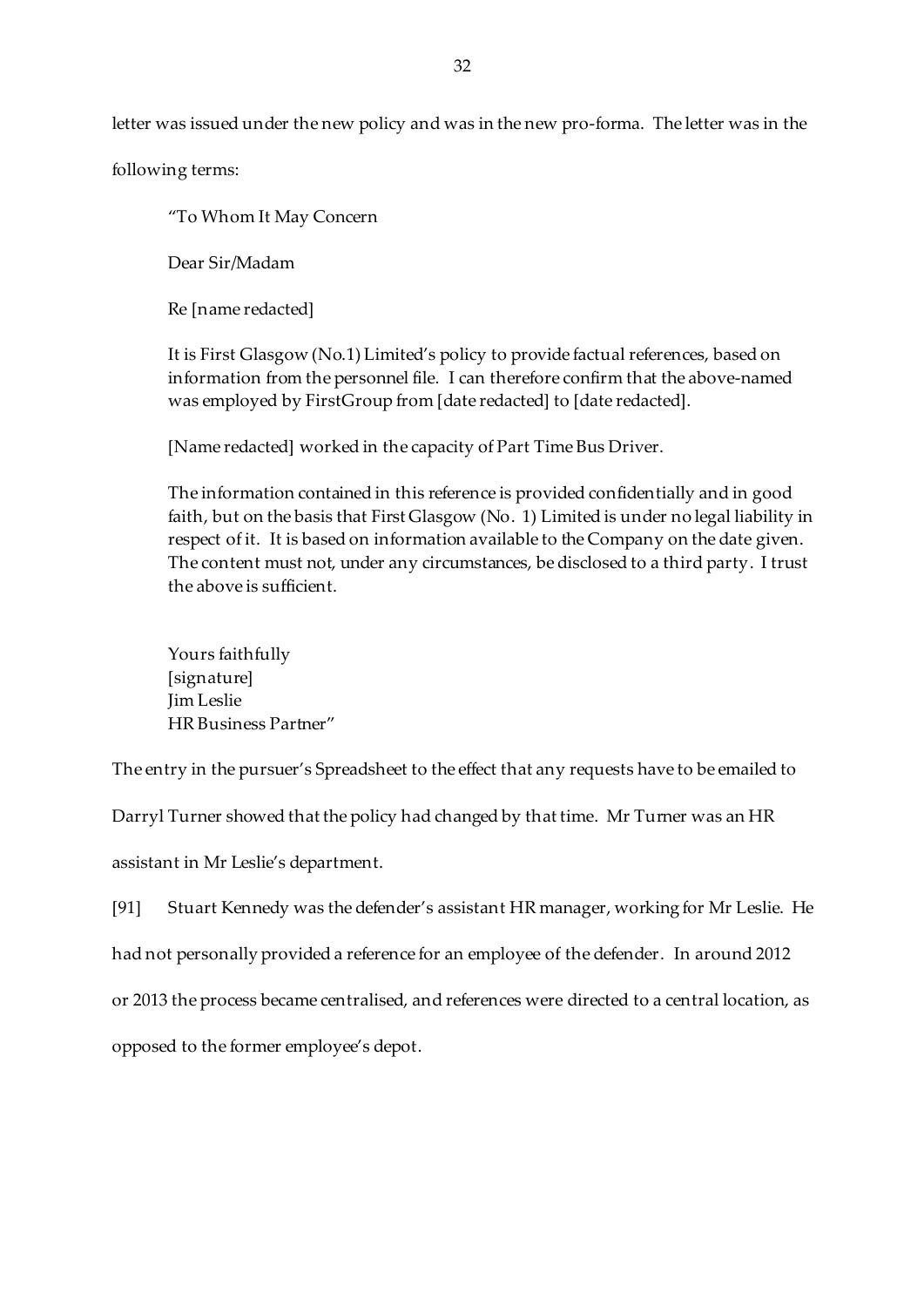#### **Assessment of the evidence on the existence and wording of a reference**

[92] I am satisfied that the factual witnesses were doing their best to recall what had happened and tell the truth. However, they were trying to recall events in 2010 or 2011. The events were routine and unexceptional at the time and there is no particular reason for the circumstances surrounding the recruitment and reference for Mr Clarke to have stood out in the witnesses' memories. It was not until after the George Square incident that focus was brought to bear on the recruitment of Mr Clarke: even at that time the witnesses were trying to recall routine, unexceptional events that were some four years old. It is therefore important to assess the witness evidence against the contemporaneous documentation.

[93] The pursuer's case is that Mr McCann provided a reference to the pursuer in the form of an App7.

[94] There is no copy of any reference from Mr McCann (or indeed any other employee of the defender) in the paper or electronic records of either the pursuer of the defender. Nor do these records contain any email or letter stating that such a reference is enclosed or attached. [95] It is a remarkable feature of this case that not a single witness spoke to remembering having seen a reference.

[96] Mr McCann's evidence was that he had no recollection of completing an App7 for Harry Clarke and was not aware of one having been completed for Harry Clarke. His position is supported by contemporaneous evidence from the email of 12 January 2011 and Spreadsheet which record that although initially the pursuer faxed McCann on 8 December 2010 requesting a reference, Mr McCann informed Mr Clarke that requests for a reference had to be emailed to Mr Turner. That contemporaneous documentary evidence is also consistent with the evidence of Mr Leslie, Mr Donnelly and Mr Kennedy that the defender ceased to give references in the new employers' forms from depot managers such as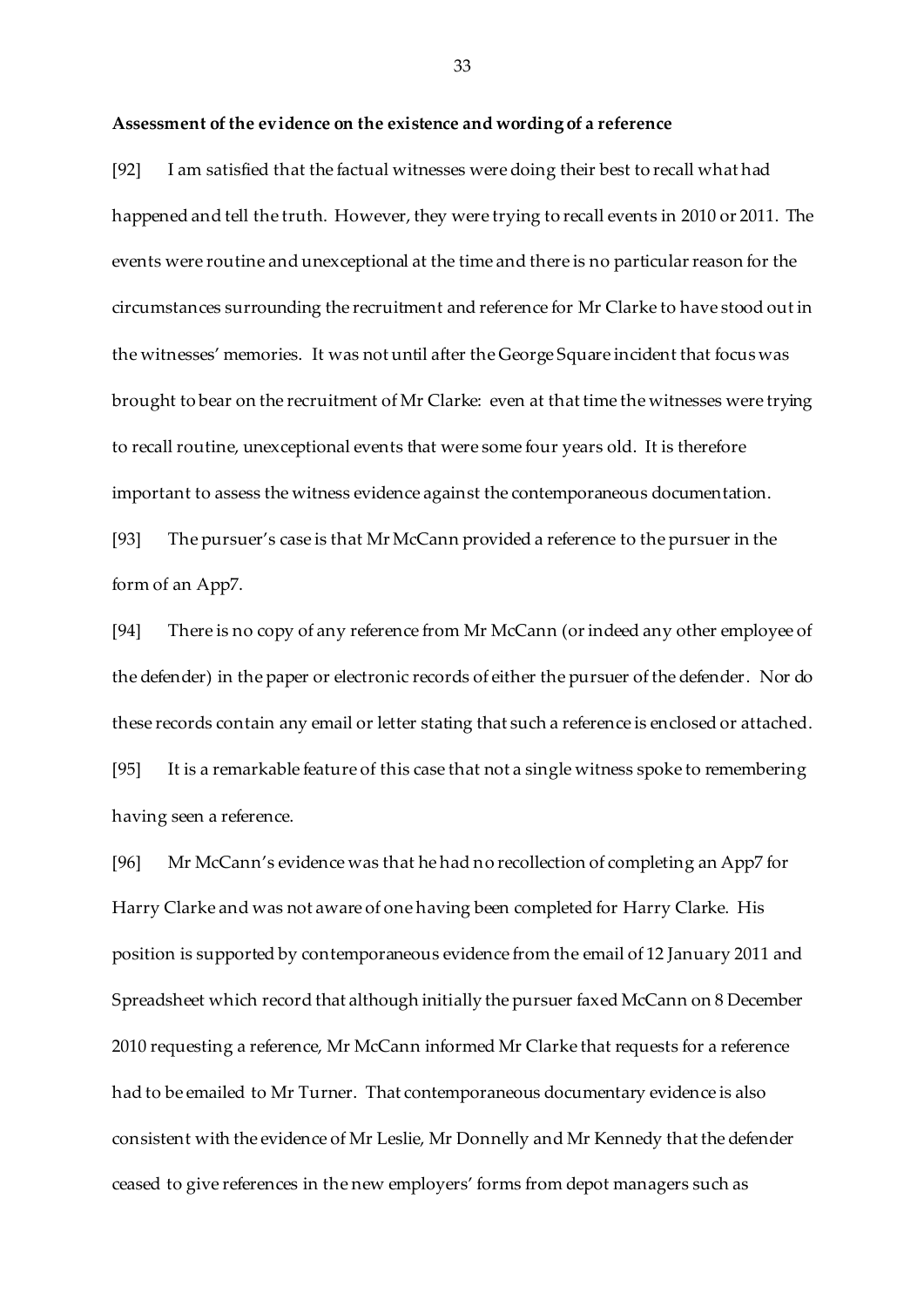Mr McCann and instead only gave references in the defender's own pro-forma from the defender's HR staff such as Mr Turner. The record in the email of 12 January 2011 and Spreadsheet of the pursuer having being informed that requests had to be emailed to Mr Turner, and the sample letter in the defender's new pro-forma dated only some three months or so after Mr Clarke's offer letter of 1 April 2011, are strong indicators that the new policy was in operation in respect of Mr Clarke. That is consistent with the evidence of Mr Donnelly and Mr Leslie that the new policy was in existence at the time when a reference was being sought by the pursuer for Mr Clarke. Mr Kennedy was in my view mistaken in putting the date for the change of policy as late as 2012 or 2013.

[97] Miss Ham had not seen a reference for Mr Clarke either. She spoke only of the general practice of the pursuer in respect of references. Her position was that in terms of the pursuer's normal processes you can't start a job with the pursuer unless it has the references. However, general practice as to the obtaining a reference is an unreliable guide as to whether a reference was actually obtained for a particular individual. Indeed, it was undoubtedly the case that the general practice was not followed in respect of Mr Clarke as in January 2011 he started his job without references having been received.

[98] Nor had Ms Doherty seen a reference for Mr Clarke. Although her 25 March email said "We have now received all Reference Reports" this did not mean that she personally had seen a reference for Mr Clarke: the wording of the email was generated automatically by the Pulse system. Ms Doherty had not personally seen a reference for Mr Clarke from the defender but instead relied on information provided by Miss Wilson of the pursuer's HR department. There are two problems with that. Firstly, Miss Wilson was not led as a witness. The court therefore does not have the benefit of having heard from one of only two persons (the other being Mr Buick) who on the pursuer's evidence might actually have seen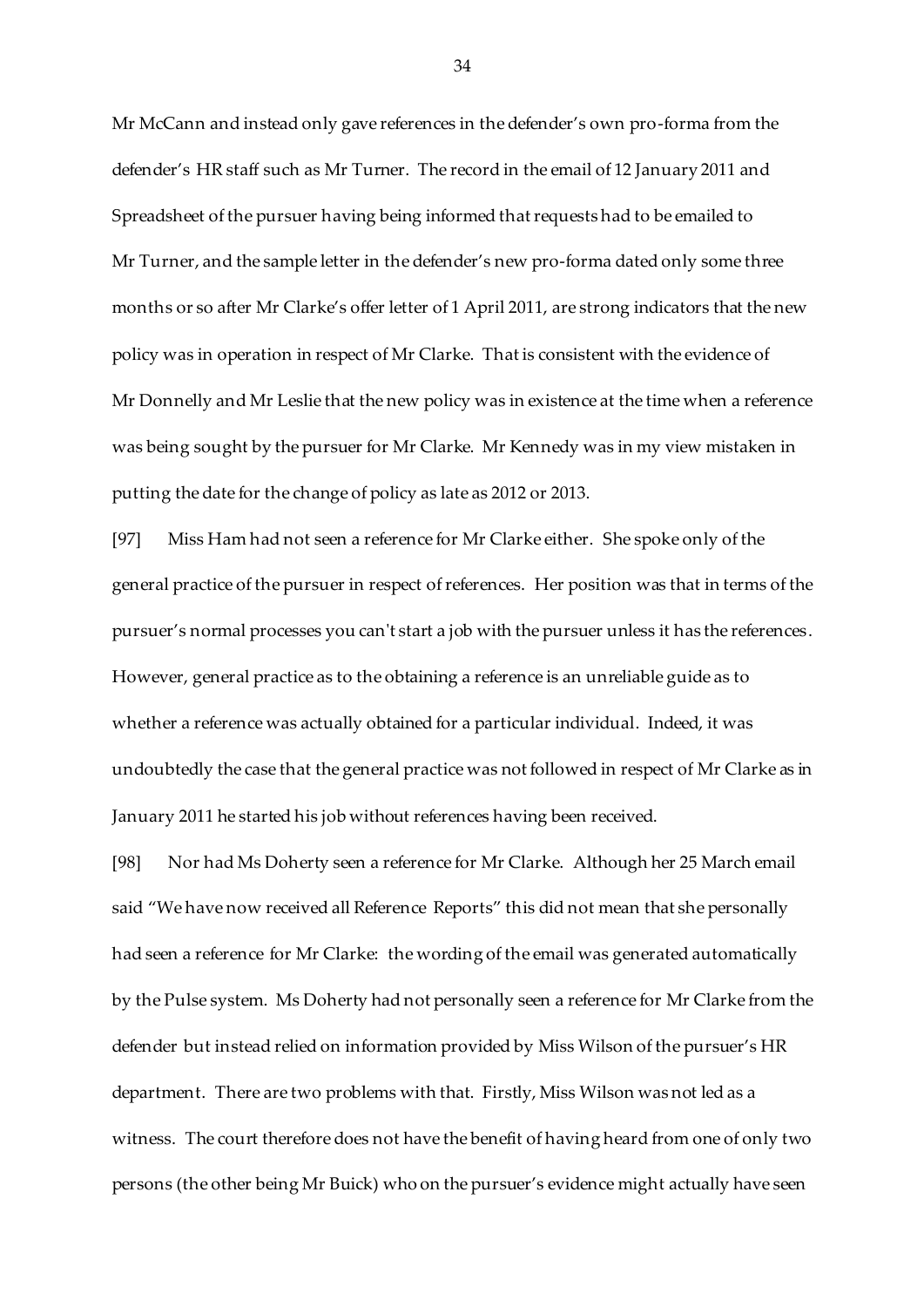the reference. Secondly, the email from Miss Wilson on which Ms Doherty relied was not produced, despite it being, according to Ms Doherty, available and in existence at the time the pursuer was searching for and preserving evidence after the George Square incident. In these circumstances the evidence of Ms Doherty that a reference had been received for Mr Clarke from the defender can be given very little weight.

[99] Mr Buick, too, had no memory of seeing a reference from the defender for Mr Clarke. His evidence was that he could not remember looking at the references. The high point of his evidence was that he must have done so and been happy with them or he would not have sent the email of Monday 28 March 2011 at 8.55am stating "I can confirm that I am happy with the content of all the references". So there is no specific evidence from him that he remembered seeing a reference for Mr Clarke, or that it was in the form of an App7, or whether questions 4 and 7 were answered at all, or what the wording of any such answers was. The references which his email refers to have not been produced. There is no email, paper or Pulse trail showing receipt from the defender of a reference which was then seen by Mr Buick. His evidence amounts to nothing more than speculation as to why he might have written that email.

[100] In my opinion, the evidence of Mr Buick's email of 28 March is outweighed by the clear contemporaneous record in the email of 12 January 2011 and Spreadsheet that Mr McCann declined to give a reference and indicated the request should be sent Mr to Mr Turner instead, which is supported by the evidence of Mr Leslie as to the defender's change of reference policy, which in turn is supported by the documentary evidence of the sample pro-forma reference of 25 July 2011. There was no evidence at all before me that having initially declined to give a reference Mr McCann changed his mind and decided to